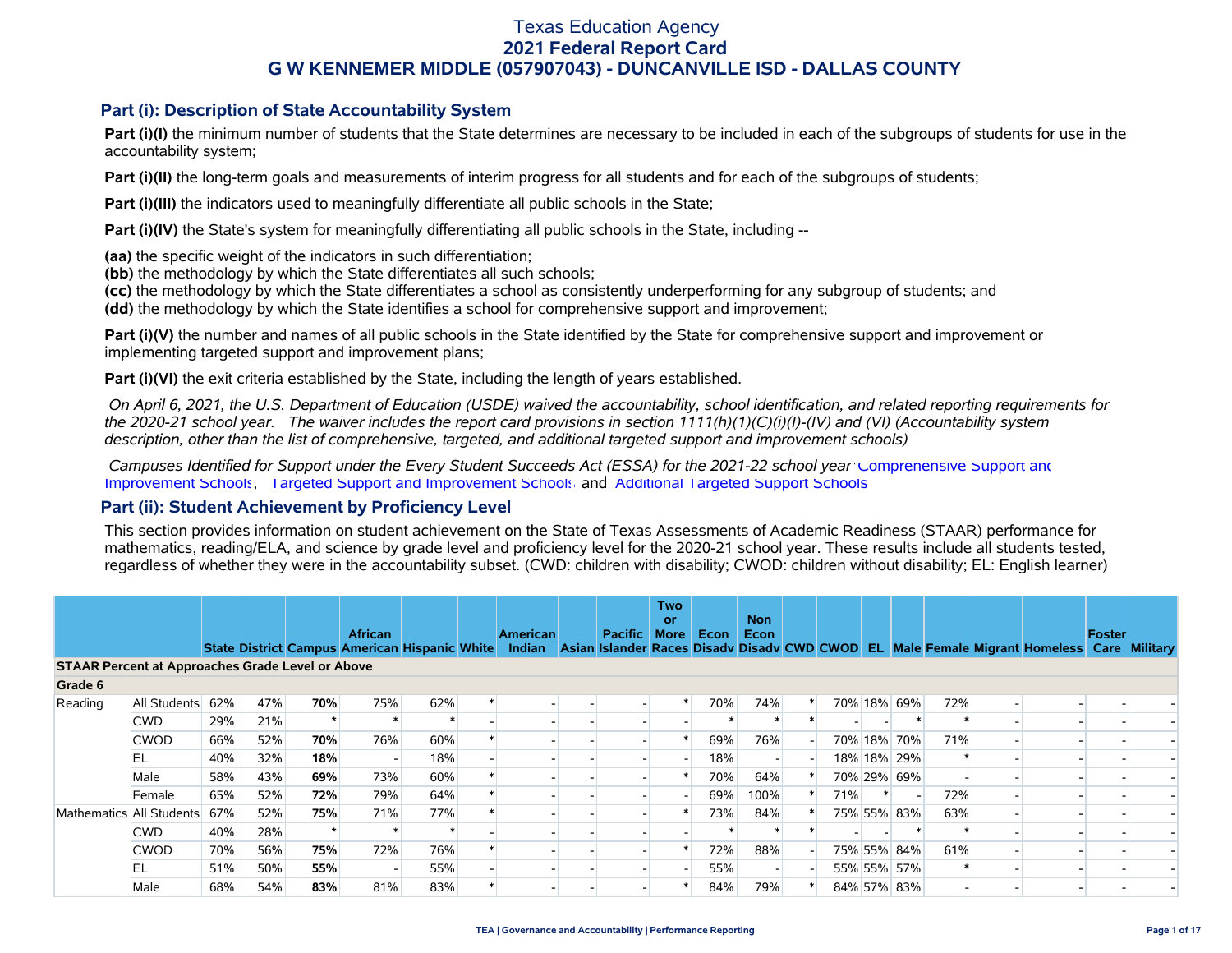|                      |                          |     |     |     |                          |     |          |                          |         |                          | Two                      |     |                    |                          |         |         |                          |                          |                          |                                                                                                                                                |               |        |
|----------------------|--------------------------|-----|-----|-----|--------------------------|-----|----------|--------------------------|---------|--------------------------|--------------------------|-----|--------------------|--------------------------|---------|---------|--------------------------|--------------------------|--------------------------|------------------------------------------------------------------------------------------------------------------------------------------------|---------------|--------|
|                      |                          |     |     |     | <b>African</b>           |     |          | <b>American</b>          |         | <b>Pacific More Econ</b> | <b>or</b>                |     | <b>Non</b><br>Econ |                          |         |         |                          |                          |                          |                                                                                                                                                | <b>Foster</b> |        |
|                      |                          |     |     |     |                          |     |          |                          |         |                          |                          |     |                    |                          |         |         |                          |                          |                          | State District Campus American Hispanic White Indian Asian Islander Races Disady Disady CWD CWOD EL Male Female Migrant Homeless Care Military |               |        |
| Mathematics Female   |                          | 66% | 50% | 63% | 56%                      | 68% | $\ast$   |                          |         |                          | $\overline{\phantom{a}}$ | 58% | 100%               | $\ast$                   | 61%     | $\ast$  | $\overline{\phantom{a}}$ | 63%                      | $\overline{a}$           |                                                                                                                                                |               |        |
| Grade 7              |                          |     |     |     |                          |     |          |                          |         |                          |                          |     |                    |                          |         |         |                          |                          |                          |                                                                                                                                                |               |        |
| Reading              | All Students             | 69% | 59% | 63% | 52%                      | 71% | 67%      |                          |         | $-1$                     | 43%                      | 61% |                    | 70% 28%                  |         |         | 67% 55% 56%              | 69%                      | $\overline{a}$           |                                                                                                                                                |               |        |
|                      | <b>CWD</b>               | 34% | 30% | 28% | 10%                      | 50% |          |                          |         |                          |                          | 26% |                    | 38% 28%                  |         |         | $-50\%$ 21%              | 45%                      | $\overline{\phantom{a}}$ |                                                                                                                                                |               |        |
|                      | <b>CWOD</b>              | 73% | 63% | 67% | 60%                      | 73% | 83%      |                          | $\ast$  |                          | 43%                      | 66% | 75%                |                          |         |         | 67% 56% 63%              | 71%                      |                          |                                                                                                                                                |               |        |
|                      | EL                       | 46% | 46% | 55% |                          | 55% |          |                          |         |                          |                          | 56% |                    | 50% 50%                  |         |         | 56% 55% 50%              | 59%                      |                          |                                                                                                                                                |               |        |
|                      | Male                     | 64% | 56% | 56% | 46%                      | 66% | 67%      |                          | $\ast$  |                          | 20%                      | 55% | 58%                | 21%                      |         |         | 63% 50% 56%              | $\sim$                   |                          |                                                                                                                                                |               |        |
|                      | Female                   | 73% | 63% | 69% | 59%                      | 75% | $\ast$   |                          | $\ast$  |                          | $\ast$                   | 67% | 82%                | 45%                      |         | 71% 59% |                          | 69%                      |                          |                                                                                                                                                |               |        |
|                      | Mathematics All Students | 55% | 39% | 37% | 23%                      | 47% | 83%      |                          | $\ast$  | $\overline{a}$           | 20%                      | 34% | 50%                | 33%                      |         |         | 37% 39% 40%              | 33%                      |                          |                                                                                                                                                | $\ast$        |        |
|                      | <b>CWD</b>               | 31% | 33% | 33% | 16%                      | 50% |          |                          |         |                          |                          | 36% |                    | 25% 33%                  |         |         | $-50\%$ 35%              | 30%                      |                          |                                                                                                                                                |               |        |
|                      | <b>CWOD</b>              | 58% | 40% | 37% | 25%                      | 47% |          |                          | $\ast$  | н.                       | 20%                      | 33% | 56%                |                          |         |         | 37% 35% 42%              | 33%                      | $\overline{\phantom{a}}$ |                                                                                                                                                |               |        |
|                      | EL                       | 34% | 39% | 39% | $\sim$                   | 39% |          |                          |         |                          |                          | 39% |                    | 40% 50%                  |         |         | 35% 39% 56%              | 26%                      |                          |                                                                                                                                                |               |        |
|                      | Male                     | 54% | 40% | 40% | 25%                      | 57% | $\ast$   |                          | $\ast$  | $\overline{\phantom{a}}$ | 20%                      | 35% | 64%                | 35%                      |         |         | 42% 56% 40%              | $\overline{\phantom{a}}$ |                          |                                                                                                                                                |               |        |
|                      | Female                   | 55% | 38% | 33% | 22%                      | 39% | $\ast$   |                          |         |                          |                          | 32% |                    | 35% 30%                  |         | 33% 26% |                          | 33%                      |                          |                                                                                                                                                | $\ast$        |        |
| Grade 8              |                          |     |     |     |                          |     |          |                          |         |                          |                          |     |                    |                          |         |         |                          |                          |                          |                                                                                                                                                |               |        |
| Reading              | All Students             | 73% | 70% | 77% | 73%                      |     | 78% 100% | $\overline{\phantom{0}}$ | 89%     | $\overline{a}$           | 86%                      | 74% |                    | 88% 19%                  |         |         | 81% 42% 70%              | 84%                      | $\overline{\phantom{a}}$ |                                                                                                                                                |               | $\ast$ |
|                      | <b>CWD</b>               | 38% | 25% | 19% | 14%                      | 18% |          |                          |         |                          | $\ast$                   | 17% |                    | $*19%$                   | -1      |         | 0% 26%                   | 0%                       |                          |                                                                                                                                                | $\ast$        |        |
|                      | <b>CWOD</b>              | 77% | 75% | 81% | 79%                      |     | 82% 100% |                          | 89%     |                          | 83%                      | 79% | 90%                |                          |         |         | 81% 49% 74%              | 87%                      |                          |                                                                                                                                                |               | $\ast$ |
|                      | EL.                      | 49% | 46% | 42% | $\overline{\phantom{a}}$ | 40% | $\ast$   |                          |         | $\overline{a}$           |                          | 45% | 29%                | 0%                       |         |         | 49% 42% 32%              | 52%                      |                          |                                                                                                                                                |               |        |
|                      | Male                     | 67% | 65% | 70% | 63%                      | 71% | $\ast$   |                          | $-100%$ | $\overline{\phantom{0}}$ | $\ast$                   | 66% | 86%                | 26%                      |         |         | 74% 32% 70%              | $\overline{\phantom{a}}$ |                          |                                                                                                                                                |               |        |
|                      | Female                   | 78% | 75% | 84% | 84%                      |     | 84% 100% |                          | $\ast$  | $\overline{\phantom{a}}$ | $\ast$                   | 83% | 89%                | 0%                       |         | 87% 52% | $\sim$                   | 84%                      |                          |                                                                                                                                                |               | $\ast$ |
|                      | Mathematics All Students | 61% | 55% | 53% | 41%                      | 60% | 89%      |                          | 60%     |                          | 71%                      | 52% | 58%                | 36%                      |         |         | 55% 41% 54%              | 53%                      |                          |                                                                                                                                                |               | $\ast$ |
|                      | <b>CWD</b>               | 34% | 29% | 36% | 21%                      | 46% |          |                          |         |                          |                          | 36% | $\ast$             | 36%                      |         |         | $-38\%$ 45%              | 13%                      |                          |                                                                                                                                                |               |        |
|                      | <b>CWOD</b>              | 64% | 58% | 55% | 43%                      | 61% | 89%      |                          | 60%     |                          | 67%                      | 54% | 59%                |                          |         |         | 55% 42% 55%              | 55%                      |                          |                                                                                                                                                | $\ast$        | $\ast$ |
|                      | EL                       | 41% | 40% | 41% | $\overline{\phantom{a}}$ | 41% |          |                          |         |                          |                          | 41% | 43%                | 38%                      |         |         | 42% 41% 52%              | 29%                      |                          |                                                                                                                                                |               |        |
|                      | Male                     | 59% | 53% | 54% | 40%                      | 62% | $\ast$   |                          | $\ast$  |                          | $\ast$                   | 53% | 59%                | 45%                      |         |         | 55% 52% 54%              | $\overline{\phantom{a}}$ |                          |                                                                                                                                                |               |        |
|                      | Female                   | 63% | 57% | 53% | 43%                      | 58% | 80%      |                          | $\ast$  | $\overline{\phantom{a}}$ | 60%                      | 52% |                    | 57% 13%                  |         | 55% 29% |                          | 53%                      |                          |                                                                                                                                                |               | $\ast$ |
| Science              | All Students 67%         |     | 58% | 60% | 53%                      | 63% | 91%      |                          | 89%     | $\overline{a}$           | 86%                      | 58% |                    | 68% 33%                  |         |         | 62% 30% 56%              | 65%                      |                          |                                                                                                                                                |               | $\ast$ |
|                      | <b>CWD</b>               | 37% | 29% | 33% | 33%                      | 27% |          |                          |         |                          | $\ast$                   | 32% | $\ast$             | 33%                      |         |         | $-17\%$ 47%              | $0\%$                    |                          |                                                                                                                                                |               |        |
|                      | <b>CWOD</b>              | 71% | 61% | 62% | 54%                      | 65% | 91%      |                          | 89%     | н.                       | 83%                      | 60% | 69%                |                          |         |         | 62% 32% 57%              | 68%                      |                          |                                                                                                                                                |               | $\ast$ |
|                      | EL                       | 40% | 35% | 30% | $\overline{\phantom{a}}$ | 27% | ∗        |                          | $\ast$  | $\overline{a}$           |                          | 32% | 14%                | 17%                      |         |         | 32% 30% 23%              | 36%                      |                          |                                                                                                                                                |               |        |
|                      | Male                     | 67% | 56% | 56% | 49%                      | 56% | $\ast$   |                          | $-100%$ | $\overline{a}$           | $\ast$                   | 52% | 72%                | 47%                      |         |         | 57% 23% 56%              | $\overline{\phantom{a}}$ | $\overline{\phantom{a}}$ |                                                                                                                                                |               |        |
|                      | Female                   | 67% | 60% | 65% | 56%                      |     | 70% 100% |                          |         | u.                       | $\ast$                   | 65% | 65%                | 0%                       |         | 68% 36% |                          | 65%                      | $\overline{a}$           | $\ast$                                                                                                                                         |               | $\ast$ |
| <b>End of Course</b> |                          |     |     |     |                          |     |          |                          |         |                          |                          |     |                    |                          |         |         |                          |                          |                          |                                                                                                                                                |               |        |
| Algebra I            | All Students 72%         |     | 48% | 79% | 73%                      |     | 82% 100% |                          | $-100%$ | $\overline{\phantom{a}}$ | $\ast$                   | 76% | 90%                | $\sim$                   |         |         | 79% 50% 72%              | 85%                      | $\overline{\phantom{a}}$ |                                                                                                                                                |               |        |
|                      | <b>CWD</b>               | 44% | 27% |     |                          |     |          |                          |         |                          |                          |     |                    |                          |         |         |                          |                          |                          |                                                                                                                                                |               |        |
|                      | <b>CWOD</b>              | 75% | 50% | 79% | 73%                      |     | 82% 100% |                          | $-100%$ | $\overline{a}$           | $\ast$                   | 76% | 90%                | $\overline{\phantom{a}}$ |         |         | 79% 50% 72%              | 85%                      |                          |                                                                                                                                                |               |        |
|                      | EL                       | 54% | 32% | 50% | $\sim$                   | 43% |          |                          |         |                          | $\overline{\phantom{0}}$ | 43% | $\ast$             | $\overline{a}$           |         | 50% 50% | $\ast$                   | 57%                      |                          |                                                                                                                                                |               |        |
|                      | Male                     | 68% | 42% | 72% | 68%                      | 70% | $\ast$   |                          | $\ast$  |                          | $\ast$                   | 64% | 89%                | $\overline{a}$           | 72%     |         | * 72%                    | $\overline{\phantom{a}}$ | $\overline{\phantom{a}}$ |                                                                                                                                                |               |        |
|                      | Female                   | 76% | 54% | 85% | 76%                      | 90% | $\ast$   |                          | $\ast$  |                          |                          | 83% | 91%                |                          | 85% 57% |         |                          | 85%                      |                          |                                                                                                                                                |               |        |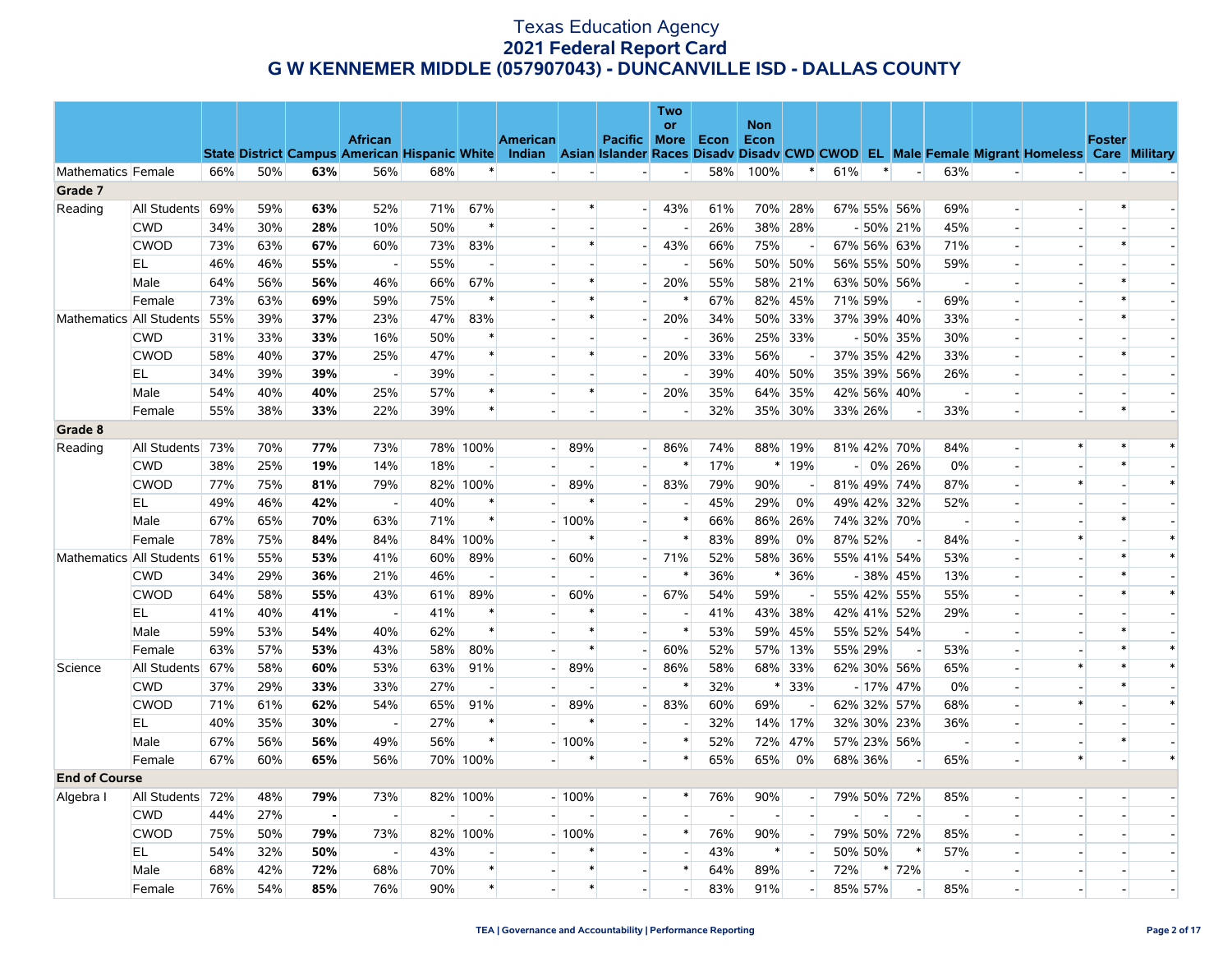|                                                    |                  |     |     |         |                          |        |        |                                                                                                                                                |                          |                          | <b>Two</b> |        |                          |                          |         |        |                          |                          |                          |        |               |        |
|----------------------------------------------------|------------------|-----|-----|---------|--------------------------|--------|--------|------------------------------------------------------------------------------------------------------------------------------------------------|--------------------------|--------------------------|------------|--------|--------------------------|--------------------------|---------|--------|--------------------------|--------------------------|--------------------------|--------|---------------|--------|
|                                                    |                  |     |     |         | <b>African</b>           |        |        | American                                                                                                                                       |                          | Pacific   More   Econ    | <b>or</b>  |        | <b>Non</b><br>Econ       |                          |         |        |                          |                          |                          |        | <b>Foster</b> |        |
|                                                    |                  |     |     |         |                          |        |        | State District Campus American Hispanic White Indian Asian Islander Races Disady Disady CWD CWOD EL Male Female Migrant Homeless Care Military |                          |                          |            |        |                          |                          |         |        |                          |                          |                          |        |               |        |
| <b>STAAR Percent at Meets Grade Level or Above</b> |                  |     |     |         |                          |        |        |                                                                                                                                                |                          |                          |            |        |                          |                          |         |        |                          |                          |                          |        |               |        |
| Grade 6                                            |                  |     |     |         |                          |        |        |                                                                                                                                                |                          |                          |            |        |                          |                          |         |        |                          |                          |                          |        |               |        |
| Reading                                            | All Students 32% |     | 20% | 34%     | 38%                      | 27%    |        |                                                                                                                                                |                          | $\overline{\phantom{0}}$ | *          | 31%    | 47%                      | $\ast$                   | 32%     |        | 0% 34%                   | 34%                      | $\overline{\phantom{a}}$ |        |               |        |
|                                                    | <b>CWD</b>       | 16% | 12% | $\star$ | $\ast$                   | $\ast$ |        |                                                                                                                                                |                          | $\overline{\phantom{a}}$ |            | $\ast$ | $\ast$                   | $\ast$                   |         |        | $\ast$                   | $\ast$                   |                          |        |               |        |
|                                                    | <b>CWOD</b>      | 34% | 21% | 32%     | 37%                      | 24%    | $\ast$ |                                                                                                                                                |                          |                          | $\ast$     | 30%    | 47%                      |                          | 32%     |        | 0% 33%                   | 31%                      |                          |        |               |        |
|                                                    | EL               | 13% | 10% | 0%      | $\overline{\phantom{a}}$ | $0\%$  |        |                                                                                                                                                |                          |                          |            | 0%     | $\overline{\phantom{a}}$ |                          | 0%      | 0%     | 0%                       | $\ast$                   | $\overline{\phantom{a}}$ |        |               |        |
|                                                    | Male             | 30% | 18% | 34%     | 38%                      | 23%    |        |                                                                                                                                                |                          |                          | $\ast$     | 33%    | 36%                      | $\ast$                   | 33%     |        | 0% 34%                   | $\sim$                   |                          |        |               |        |
|                                                    | Female           | 34% | 22% | 34%     | 38%                      | 32%    |        |                                                                                                                                                |                          |                          |            | 29%    | 80%                      | $\ast$                   | 31%     | $\ast$ | $\overline{\phantom{a}}$ | 34%                      |                          |        |               |        |
| Mathematics All Students                           |                  | 35% | 19% | 29%     | 21%                      | 37%    | $\ast$ |                                                                                                                                                |                          | $\sim$                   | $\ast$     | 27%    | 42%                      | $\ast$                   | 30%     |        | 9% 31%                   | 27%                      |                          |        |               |        |
|                                                    | <b>CWD</b>       | 19% | 11% | $\star$ | $\ast$                   | $\ast$ |        |                                                                                                                                                |                          |                          |            | $\ast$ | $\ast$                   | $\ast$                   |         |        | $\ast$                   | $\ast$                   |                          |        |               |        |
|                                                    | <b>CWOD</b>      | 37% | 21% | 30%     | 22%                      | 36%    |        |                                                                                                                                                |                          |                          | $\ast$     | 27%    | 47%                      | $\overline{\phantom{a}}$ | 30%     |        | 9% 32%                   | 26%                      |                          |        |               |        |
|                                                    | EL               | 18% | 13% | 9%      | $\overline{\phantom{a}}$ | 9%     |        |                                                                                                                                                |                          |                          |            | 9%     | $\overline{\phantom{a}}$ |                          | 9%      |        | 9% 14%                   | $\ast$                   |                          |        |               |        |
|                                                    | Male             | 37% | 20% | 31%     | 27%                      | 30%    |        |                                                                                                                                                | $\sim$                   | н.                       | $\ast$     | 28%    | 43%                      | $\ast$                   |         |        | 32% 14% 31%              | $\overline{\phantom{a}}$ | $\overline{\phantom{a}}$ |        |               |        |
|                                                    | Female           | 33% | 19% | 27%     | 12%                      | 45%    | $\ast$ |                                                                                                                                                |                          |                          |            | 26%    | 40%                      | $\ast$                   | 26%     | $\ast$ |                          | 27%                      | $\overline{a}$           |        |               |        |
| Grade 7                                            |                  |     |     |         |                          |        |        |                                                                                                                                                |                          |                          |            |        |                          |                          |         |        |                          |                          |                          |        |               |        |
| Reading                                            | All Students     | 44% | 32% | 37%     | 30%                      | 42%    | 56%    |                                                                                                                                                | $\ast$                   | $\overline{\phantom{a}}$ | 43%        | 34%    | 50%                      | 23%                      |         |        | 39% 22% 34%              | 40%                      | $\overline{\phantom{a}}$ |        | $\ast$        |        |
|                                                    | <b>CWD</b>       | 20% | 21% | 23%     | 5%                       | 44%    | $\ast$ |                                                                                                                                                |                          |                          |            | 26%    |                          | 13% 23%                  |         |        | $-42\%$ 21%              | 27%                      |                          |        |               |        |
|                                                    | <b>CWOD</b>      | 48% | 33% | 39%     | 34%                      | 42%    | 67%    |                                                                                                                                                | $\ast$                   | $\overline{a}$           | 43%        | 35%    | 55%                      | $\overline{\phantom{a}}$ |         |        | 39% 15% 37%              | 41%                      |                          |        | $\ast$        |        |
|                                                    | EL.              | 20% | 19% | 22%     | $\sim$                   | 22%    |        |                                                                                                                                                |                          |                          |            | 22%    |                          | 17% 42%                  |         |        | 15% 22% 27%              | 17%                      | $\overline{a}$           |        |               |        |
|                                                    | Male             | 41% | 30% | 34%     | 29%                      | 39%    | 50%    |                                                                                                                                                | $\ast$                   |                          | 20%        | 32%    | 45%                      | 21%                      |         |        | 37% 27% 34%              | $\overline{\phantom{a}}$ |                          |        |               |        |
|                                                    | Female           | 48% | 34% | 40%     | 31%                      | 43%    | $\ast$ |                                                                                                                                                | $\ast$                   |                          | $\ast$     | 37%    | 55%                      | 27%                      | 41% 17% |        | $\overline{\phantom{a}}$ | 40%                      | $\sim$                   |        |               |        |
| Mathematics All Students                           |                  | 26% | 11% | 10%     | 7%                       | 10%    | 33%    |                                                                                                                                                | $\ast$                   |                          | 20%        | 9%     | 14%                      | 28%                      |         |        | 7% 12% 13%               | 6%                       |                          |        |               |        |
|                                                    | <b>CWD</b>       | 16% | 22% | 28%     | 11%                      | 43%    | $\ast$ |                                                                                                                                                | $\overline{a}$<br>$\ast$ | $\overline{a}$           |            | 29%    |                          | 25% 28%                  |         |        | $-40\%$ 27%              | 30%                      | $\overline{a}$           |        | $\ast$        |        |
|                                                    | <b>CWOD</b>      | 28% | 10% | 7%      | 6%                       | 6%     |        |                                                                                                                                                |                          |                          | 20%        | 5%     | 12%                      |                          |         |        | 7% 3% 10%                | 4%                       |                          |        |               |        |
|                                                    | EL               | 10% | 9%  | 12%     | $\sim$                   | 12%    | $\ast$ |                                                                                                                                                | $\ast$                   |                          |            | 14%    | 0%                       | 40%                      |         |        | 3% 12% 22%               | 4%                       | $\overline{a}$           |        |               |        |
|                                                    | Male             | 27% | 13% | 13%     | 7%                       | 16%    | $\ast$ |                                                                                                                                                |                          |                          | 20%        | 12%    | 18%                      | 27%                      |         |        | 10% 22% 13%              | $\overline{\phantom{a}}$ |                          |        | $\ast$        |        |
|                                                    | Female           | 26% | 10% | 6%      | 6%                       | 6%     |        |                                                                                                                                                |                          |                          |            | 5%     |                          | 10% 30%                  |         | 4% 4%  | $\overline{\phantom{a}}$ | 6%                       | $\overline{\phantom{a}}$ |        |               |        |
| Grade 8                                            | All Students     | 45% | 37% | 43%     | 41%                      | 43%    | 55%    |                                                                                                                                                | 56%                      | $\overline{\phantom{a}}$ | 71%        | 40%    |                          | 56% 19%                  | 45%     |        | 9% 35%                   | 52%                      |                          | $\ast$ | $\ast$        | $\ast$ |
| Reading                                            | <b>CWD</b>       | 21% | 19% | 19%     | 14%                      | 18%    | $\sim$ |                                                                                                                                                |                          |                          | $\ast$     | 17%    |                          | $*19%$                   | $-1$    |        | 0% 26%                   | 0%                       | $\overline{a}$           |        | $\ast$        |        |
|                                                    | <b>CWOD</b>      | 48% | 39% | 45%     | 43%                      | 45%    | 55%    |                                                                                                                                                | 56%                      |                          | 67%        | 42%    | 57%                      |                          |         |        | 45% 10% 36%              | 54%                      |                          | $\ast$ |               | $\ast$ |
|                                                    | EL               | 19% | 11% | 9%      | $\sim$                   | 10%    | ∗      |                                                                                                                                                |                          |                          |            | 11%    | $0\%$                    | 0%                       | 10%     | 9%     | 0%                       | 17%                      |                          |        |               |        |
|                                                    | Male             | 40% | 30% | 35%     | 30%                      | 34%    | $\ast$ | $\overline{a}$                                                                                                                                 | 67%                      | $\overline{a}$           | $\ast$     | 30%    | 56%                      | 26%                      | 36%     |        | 0% 35%                   | $\overline{\phantom{a}}$ | $\sim$                   |        |               |        |
|                                                    | Female           | 51% | 44% | 52%     | 53%                      | 52%    | 57%    |                                                                                                                                                |                          |                          |            | 50%    | 57%                      | 0%                       | 54% 17% |        |                          | 52%                      | $\overline{\phantom{a}}$ |        |               | $\ast$ |
| Mathematics All Students                           |                  | 36% | 25% | 20%     | 16%                      | 23%    | 22%    |                                                                                                                                                | 40%                      | $\overline{\phantom{a}}$ | 29%        | 20%    | 23%                      | 18%                      |         |        | 21% 13% 24%              | 17%                      | $\overline{a}$           |        | $\ast$        | $\ast$ |
|                                                    | <b>CWD</b>       | 20% | 18% | 18%     | 7%                       | 23%    |        |                                                                                                                                                |                          |                          | $\ast$     | 20%    | $\ast$                   | 18%                      |         |        | $-13\%$ 25%              | $0\%$                    |                          |        |               |        |
|                                                    | <b>CWOD</b>      | 38% | 26% | 21%     | 18%                      | 23%    | 22%    |                                                                                                                                                | 40%                      | $\overline{a}$           | 17%        | 20%    | 25%                      |                          |         |        | 21% 13% 24%              | 18%                      |                          |        | $\ast$        | $\ast$ |
|                                                    | EL               | 17% | 13% | 13%     | $\sim$                   | 11%    | ∗      |                                                                                                                                                | $\ast$                   |                          |            | 15%    | $0\%$                    | 13%                      |         |        | 13% 13% 20%              | 5%                       |                          |        |               |        |
|                                                    | Male             | 35% | 25% | 24%     | 18%                      | 27%    | $\ast$ |                                                                                                                                                | $\ast$                   |                          | $\ast$     | 24%    | 22%                      | 25%                      |         |        | 24% 20% 24%              | $\overline{\phantom{a}}$ | $\overline{\phantom{a}}$ |        |               |        |
|                                                    | Female           | 37% | 25% | 17%     | 15%                      | 18%    | 20%    |                                                                                                                                                | $\ast$                   |                          | 0%         | 15%    | 24%                      | 0%                       | 18%     | 5%     |                          | 17%                      | $\overline{a}$           |        | $\ast$        | $\ast$ |
|                                                    |                  |     |     |         |                          |        |        |                                                                                                                                                |                          |                          |            |        |                          |                          |         |        |                          |                          |                          |        |               |        |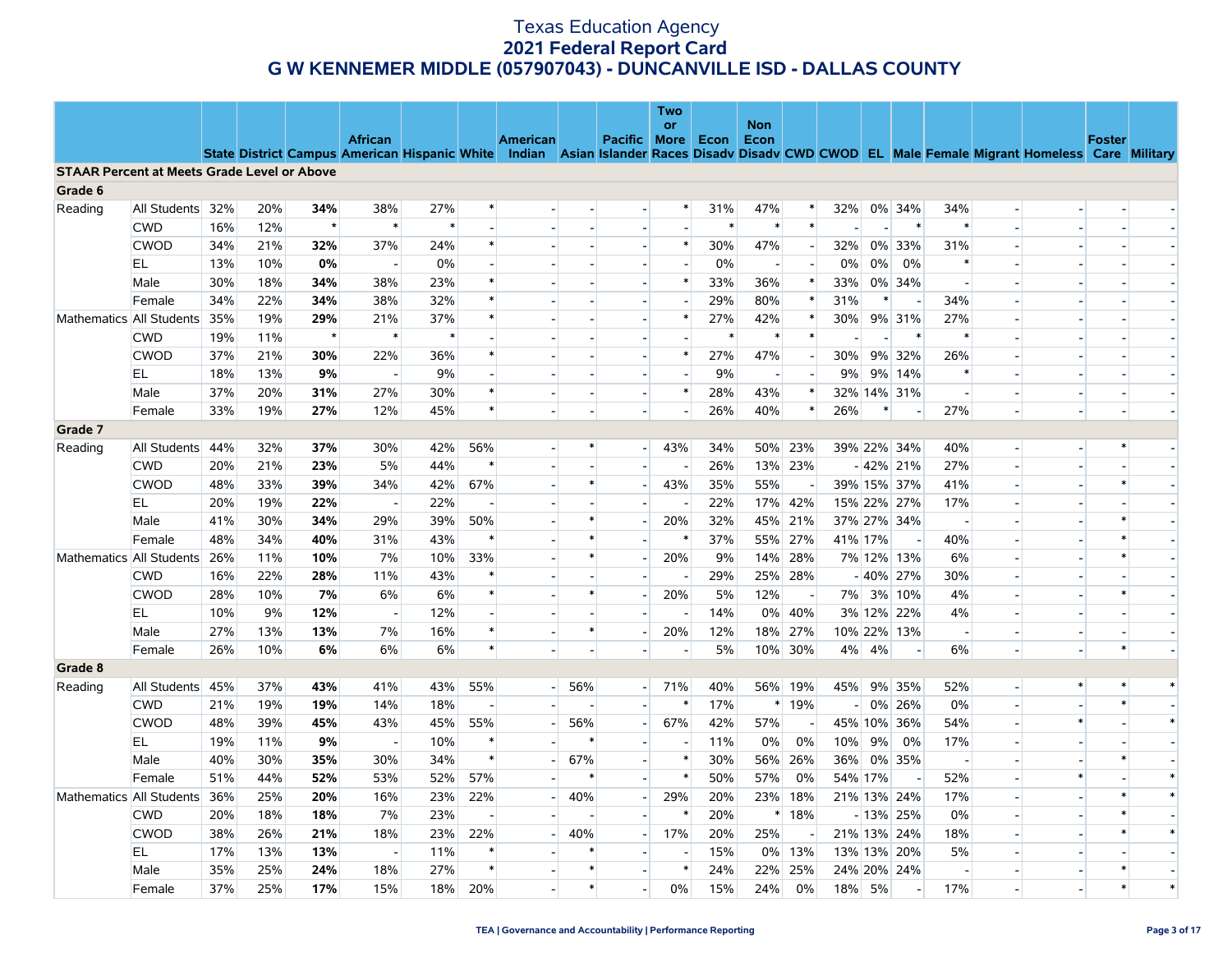|                      |                                             |     |       |                |                          |        |                          |                          |                          |                          | Two                      |        |                          |                          |                |         |                          |                          |                          |                                                                                                                                                |               |        |
|----------------------|---------------------------------------------|-----|-------|----------------|--------------------------|--------|--------------------------|--------------------------|--------------------------|--------------------------|--------------------------|--------|--------------------------|--------------------------|----------------|---------|--------------------------|--------------------------|--------------------------|------------------------------------------------------------------------------------------------------------------------------------------------|---------------|--------|
|                      |                                             |     |       |                | <b>African</b>           |        |                          | <b>American</b>          |                          | Pacific More             | <b>or</b>                | Econ   | <b>Non</b><br>Econ       |                          |                |         |                          |                          |                          |                                                                                                                                                | <b>Foster</b> |        |
|                      |                                             |     |       |                |                          |        |                          |                          |                          |                          |                          |        |                          |                          |                |         |                          |                          |                          | State District Campus American Hispanic White Indian Asian Islander Races Disady Disady CWD CWOD EL Male Female Migrant Homeless Care Military |               |        |
| Science              | All Students                                | 42% | 30%   | 31%            | 22%                      | 37%    | 45%                      | $\overline{\phantom{a}}$ | 56%                      | $\overline{\phantom{a}}$ | 43%                      | 29%    | 40%                      | 25%                      | 32%            |         | 9% 30%                   | 33%                      |                          |                                                                                                                                                |               |        |
|                      | <b>CWD</b>                                  | 22% | 22%   | 25%            | 25%                      | 18%    | $\overline{\phantom{a}}$ |                          | $\sim$                   | $\overline{\phantom{a}}$ | $\ast$                   | 23%    | $\ast$                   | 25%                      | $\blacksquare$ |         | 0% 35%                   | $0\%$                    | $\overline{\phantom{a}}$ |                                                                                                                                                | $\ast$        |        |
|                      | <b>CWOD</b>                                 | 45% | 31%   | 32%            | 22%                      | 38%    | 45%                      |                          | 56%                      | $\overline{\phantom{a}}$ | 33%                      | 29%    | 40%                      |                          |                |         | 32% 11% 29%              | 34%                      |                          |                                                                                                                                                |               | $\ast$ |
|                      | EL                                          | 16% | 12%   | 9%             | $\overline{\phantom{a}}$ | 10%    |                          |                          |                          | $\blacksquare$           |                          | 11%    | 0%                       | 0%                       | 11%            | 9%      | 9%                       | 9%                       | $\blacksquare$           |                                                                                                                                                |               |        |
|                      | Male                                        | 43% | 31%   | 30%            | 19%                      | 34%    | $\ast$                   |                          | 67%                      | $\overline{\phantom{a}}$ | $\ast$                   | 27%    | 42%                      | 35%                      | 29%            |         | 9% 30%                   | $\overline{\phantom{a}}$ |                          |                                                                                                                                                |               |        |
|                      | Female                                      | 42% | 29%   | 33%            | 26%                      | 39%    | 43%                      |                          | $\ast$                   | $\blacksquare$           | $\ast$                   | 31%    | 39%                      | 0%                       | 34%            | 9%      | $\overline{\phantom{a}}$ | 33%                      | $\overline{\phantom{a}}$ | $\ast$                                                                                                                                         |               | $\ast$ |
| <b>End of Course</b> |                                             |     |       |                |                          |        |                          |                          |                          |                          |                          |        |                          |                          |                |         |                          |                          |                          |                                                                                                                                                |               |        |
| Algebra I            | All Students                                | 40% | 17%   | 37%            | 32%                      | 41%    | 60%                      | -1                       | 33%                      | $\overline{\phantom{a}}$ | $\ast$                   | 33%    | 48%                      | $\overline{a}$           |                |         | 37% 13% 32%              | 41%                      |                          |                                                                                                                                                |               |        |
|                      | <b>CWD</b>                                  | 20% | 16%   | $\blacksquare$ | $\sim$                   | $\sim$ | $\sim$                   |                          |                          | $\overline{\phantom{a}}$ | $\overline{\phantom{a}}$ | $\sim$ | $\overline{\phantom{a}}$ | $\sim$                   |                |         | $\sim$                   | $\overline{\phantom{a}}$ |                          |                                                                                                                                                |               |        |
|                      | <b>CWOD</b>                                 | 42% | 17%   | 37%            | 32%                      | 41%    | 60%                      |                          | 33%                      |                          | $\ast$                   | 33%    | 48%                      |                          |                |         | 37% 13% 32%              | 41%                      |                          |                                                                                                                                                |               |        |
|                      | EL                                          | 20% | 7%    | 13%            | $\overline{a}$           | 14%    |                          |                          | ∗                        | $\sim$                   |                          | 14%    | $\ast$                   | $\sim$                   |                | 13% 13% | $\ast$                   | 14%                      |                          |                                                                                                                                                |               |        |
|                      | Male                                        | 38% | 14%   | 32%            | 23%                      | 40%    | $\ast$                   |                          | $\ast$                   |                          | $\ast$                   | 29%    | 39%                      |                          | 32%            |         | * 32%                    | $\overline{\phantom{a}}$ |                          |                                                                                                                                                |               |        |
|                      | Female                                      | 43% | 19%   | 41%            | 37%                      | 42%    | $\ast$                   |                          | $\ast$                   |                          |                          | 36%    | 55%                      | $\overline{a}$           |                | 41% 14% | $\blacksquare$           | 41%                      | $\blacksquare$           |                                                                                                                                                |               |        |
|                      | <b>STAAR Percent at Masters Grade Level</b> |     |       |                |                          |        |                          |                          |                          |                          |                          |        |                          |                          |                |         |                          |                          |                          |                                                                                                                                                |               |        |
| Grade 6              |                                             |     |       |                |                          |        |                          |                          |                          |                          |                          |        |                          |                          |                |         |                          |                          |                          |                                                                                                                                                |               |        |
| Reading              | All Students                                | 14% | 7%    | 14%            | 16%                      | 12%    | $\ast$                   |                          | $\overline{\phantom{a}}$ | $\overline{a}$           | $\ast$                   | 13%    | 21%                      | $\ast$                   | 14%            |         | 0% 17%                   | 11%                      | $\overline{a}$           |                                                                                                                                                |               |        |
|                      | <b>CWD</b>                                  | 6%  | 5%    | $\star$        | $\ast$                   | $\ast$ |                          |                          |                          |                          |                          | $\ast$ | $\ast$                   | $\ast$                   |                |         | $\ast$                   | $\ast$                   |                          |                                                                                                                                                |               |        |
|                      | <b>CWOD</b>                                 | 16% | 8%    | 14%            | 17%                      | 10%    | $\ast$                   |                          | $\overline{a}$           | $\sim$                   | $\ast$                   | 12%    | 24%                      | $\sim$                   | 14%            |         | 0% 16%                   | 11%                      | $\overline{a}$           |                                                                                                                                                |               |        |
|                      | EL                                          | 4%  | 2%    | 0%             | $\overline{\phantom{a}}$ | $0\%$  |                          |                          |                          |                          |                          | 0%     | $\overline{\phantom{a}}$ |                          | 0%             | 0%      | 0%                       | $\ast$                   |                          |                                                                                                                                                |               |        |
|                      | Male                                        | 13% | 7%    | 17%            | 19%                      | 13%    |                          |                          |                          | $\blacksquare$           | $\ast$                   | 16%    | 21%                      | $\ast$                   | 16%            |         | 0% 17%                   | $\overline{\phantom{a}}$ |                          |                                                                                                                                                |               |        |
|                      | Female                                      | 16% | 8%    | 11%            | 13%                      | 9%     |                          |                          |                          |                          | $\overline{\phantom{a}}$ | 10%    | 20%                      | $\ast$                   | 11%            | $\ast$  | $\overline{\phantom{a}}$ | 11%                      | $\overline{a}$           |                                                                                                                                                |               |        |
|                      | Mathematics All Students                    | 15% | 6%    | 8%             | 6%                       | 6%     |                          |                          |                          |                          | $\ast$                   | 5%     | 21%                      | $\ast$                   | $8\%$          |         | 0% 13%                   | 0%                       | $\blacksquare$           |                                                                                                                                                |               |        |
|                      | <b>CWD</b>                                  | 7%  | 4%    | $\star$        | $\ast$                   | $\ast$ |                          |                          | $\overline{\phantom{a}}$ |                          | $\overline{a}$           | $\ast$ | $\ast$                   | $\ast$                   |                |         | $\ast$                   | $\ast$                   | $\overline{a}$           |                                                                                                                                                |               |        |
|                      | <b>CWOD</b>                                 | 16% | 6%    | 8%             | 7%                       | 6%     |                          |                          |                          | $\overline{\phantom{a}}$ | $\ast$                   | 5%     | 24%                      | $\overline{\phantom{a}}$ | 8%             |         | 0% 13%                   | $0\%$                    |                          |                                                                                                                                                |               |        |
|                      | EL.                                         | 5%  | 5%    | 0%             | $\sim$                   | $0\%$  |                          |                          | $\overline{a}$           | $\overline{a}$           | $\overline{\phantom{a}}$ | 0%     | $\overline{\phantom{a}}$ | $\sim$                   | $0\%$          | 0%      | 0%                       | $\ast$                   | $\overline{a}$           |                                                                                                                                                |               |        |
|                      | Male                                        | 16% | 7%    | 13%            | 11%                      | 10%    | $\ast$                   |                          | $\overline{\phantom{a}}$ |                          | $\ast$                   | 9%     | 29%                      | $\ast$                   | 13%            |         | 0% 13%                   | $\sim$                   |                          |                                                                                                                                                |               |        |
|                      | Female                                      | 13% | 4%    | 0%             | 0%                       | 0%     | $\ast$                   |                          | $\sim$                   |                          |                          | 0%     | 0%                       | $\ast$                   | 0%             | *       |                          | $0\%$                    | $\overline{\phantom{a}}$ |                                                                                                                                                |               |        |
| Grade 7              |                                             |     |       |                |                          |        |                          |                          |                          |                          |                          |        |                          |                          |                |         |                          |                          |                          |                                                                                                                                                |               |        |
| Reading              | All Students                                | 25% | 16%   | 17%            | 13%                      | 19%    | 44%                      |                          | $\ast$                   | $\overline{a}$           | 29%                      | 14%    |                          | 31% 13%                  |                |         | 18% 10% 16%              | 19%                      | $\overline{a}$           |                                                                                                                                                |               |        |
|                      | <b>CWD</b>                                  | 9%  | 13%   | 13%            | 5%                       | 19%    | $\ast$                   |                          |                          |                          |                          | 13%    |                          | 13% 13%                  |                |         | $-17\%$ 11%              | 18%                      | $\overline{a}$           |                                                                                                                                                |               |        |
|                      | <b>CWOD</b>                                 | 27% | 17%   | 18%            | 14%                      | 19%    | 50%                      |                          | $\ast$                   | $\blacksquare$           | 29%                      | 15%    | 34%                      | $\overline{\phantom{a}}$ |                |         | 18% 8% 17%               | 19%                      | $\overline{\phantom{a}}$ |                                                                                                                                                |               |        |
|                      | EL                                          | 8%  | 9%    | 10%            | $\overline{\phantom{a}}$ | 10%    |                          |                          |                          | $\overline{a}$           | $\overline{\phantom{a}}$ | 9%     | 17%                      | 17%                      |                |         | 8% 10% 14%               | 7%                       |                          |                                                                                                                                                |               |        |
|                      | Male                                        | 22% | 15%   | 16%            | 13%                      | 17%    | 50%                      |                          | *                        |                          | 20%                      | 14%    |                          | 26% 11%                  |                |         | 17% 14% 16%              | $\overline{\phantom{a}}$ |                          |                                                                                                                                                |               |        |
|                      | Female                                      | 28% | 18%   | 19%            | 13%                      | 21%    | $\ast$                   |                          | $\ast$                   |                          | $\ast$                   | 15%    | 36%                      | 18%                      | 19%            | 7%      | $\sim$                   | 19%                      |                          |                                                                                                                                                |               |        |
|                      | Mathematics All Students                    | 11% | 4%    | 4%             | 3%                       | 3%     | 33%                      |                          | $\ast$                   | $\blacksquare$           | 20%                      | 4%     | 5%                       | 19%                      |                | 1% 2%   | 5%                       | 3%                       |                          |                                                                                                                                                |               |        |
|                      | <b>CWD</b>                                  | 6%  | 15%   | 19%            | 11%                      | 21%    |                          |                          | $\overline{\phantom{a}}$ | $\blacksquare$           | $\overline{\phantom{a}}$ | 18%    | 25%                      | 19%                      |                |         | $-10\%$ 19%              | 20%                      |                          |                                                                                                                                                |               |        |
|                      | <b>CWOD</b>                                 | 12% | 2%    | 1%             | $1\%$                    | $0\%$  | $\ast$                   |                          | $\ast$                   |                          | 20%                      | 1%     | 0%                       |                          | $1\%$          | 0%      | 1%                       | 1%                       |                          |                                                                                                                                                |               |        |
|                      | EL.                                         | 3%  | $1\%$ | 2%             | $\sim$                   | 2%     | $\overline{\phantom{a}}$ |                          | $\overline{\phantom{a}}$ |                          |                          | 3%     | $0\%$                    | 10%                      | $0\%$          | 2%      | 6%                       | 0%                       | $\overline{\phantom{a}}$ |                                                                                                                                                |               |        |
|                      | Male                                        | 11% | 4%    | 5%             | 2%                       | 4%     | $\ast$                   |                          | $\ast$                   | $\sim$                   | 20%                      | 4%     | 9%                       | 19%                      | 1%             | 6%      | 5%                       | $\overline{\phantom{a}}$ |                          |                                                                                                                                                |               |        |
|                      | Female                                      | 11% | 4%    | 3%             | 4%                       | 2%     | $\ast$                   |                          |                          |                          |                          | 3%     | $0\%$                    | 20%                      | $1\%$          | 0%      | $\overline{\phantom{a}}$ | 3%                       |                          |                                                                                                                                                | $\ast$        |        |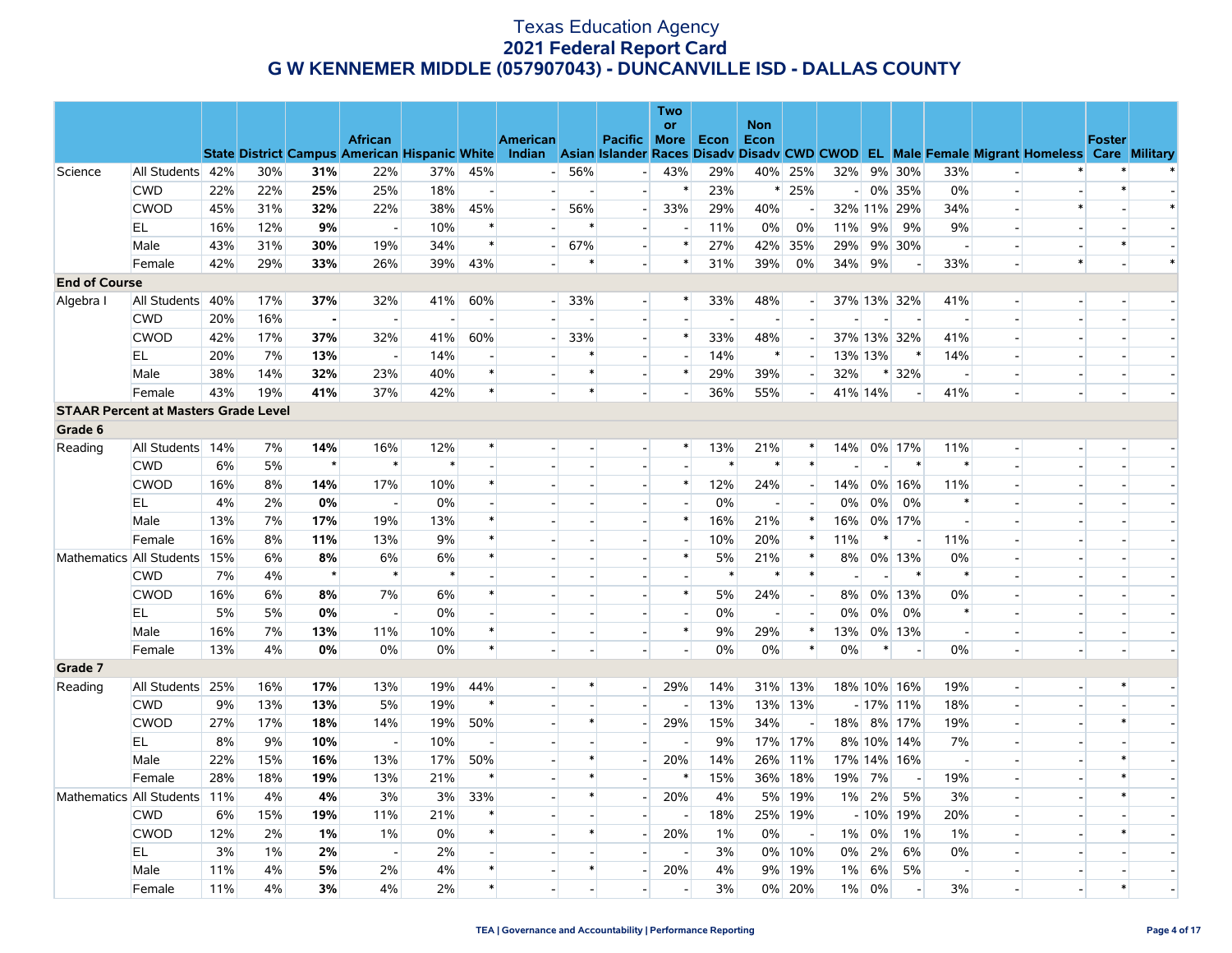|                                                         |                          |     |     |     |                          |       |                          |                          |                          |                          | <b>Two</b><br><b>or</b>  |       | <b>Non</b> |                          |         |       |                          |                          |                          |                                                                                                                                                |               |                          |
|---------------------------------------------------------|--------------------------|-----|-----|-----|--------------------------|-------|--------------------------|--------------------------|--------------------------|--------------------------|--------------------------|-------|------------|--------------------------|---------|-------|--------------------------|--------------------------|--------------------------|------------------------------------------------------------------------------------------------------------------------------------------------|---------------|--------------------------|
|                                                         |                          |     |     |     | <b>African</b>           |       |                          | <b>American</b>          |                          | Pacific More             |                          | Econ  | Econ       |                          |         |       |                          |                          |                          |                                                                                                                                                | <b>Foster</b> |                          |
|                                                         |                          |     |     |     |                          |       |                          |                          |                          |                          |                          |       |            |                          |         |       |                          |                          |                          | State District Campus American Hispanic White Indian Asian Islander Races Disadv Disadv CWD CWOD EL Male Female Migrant Homeless Care Military |               |                          |
| Grade 8                                                 |                          |     |     |     |                          |       |                          |                          |                          |                          |                          |       |            |                          |         |       |                          |                          |                          |                                                                                                                                                |               |                          |
| Reading                                                 | All Students 21%         |     | 14% | 17% | 13%                      | 18%   | 27%                      | $\overline{\phantom{0}}$ | 22%                      | $\overline{\phantom{0}}$ | 43%                      | 16%   | 18%        | 8%                       | 17%     |       | 2% 14%                   | 20%                      | $\overline{a}$           |                                                                                                                                                |               |                          |
|                                                         | <b>CWD</b>               | 6%  | 12% | 8%  | 7%                       | 0%    | $\overline{\phantom{a}}$ |                          |                          | $\overline{a}$           | $\ast$                   | 4%    | $\ast$     | 8%                       |         |       | 0% 11%                   | 0%                       |                          |                                                                                                                                                | $\ast$        |                          |
|                                                         | <b>CWOD</b>              | 22% | 14% | 17% | 13%                      | 20%   | 27%                      |                          | 22%                      | $\overline{a}$           | 33%                      | 17%   | 18%        | $\overline{\phantom{a}}$ | 17%     |       | 3% 14%                   | 20%                      |                          |                                                                                                                                                |               |                          |
|                                                         | EL                       | 5%  | 2%  | 2%  |                          | 2%    | $\ast$                   |                          |                          | $\overline{a}$           | $\overline{a}$           | 3%    | 0%         | 0%                       | 3%      | 2%    | 0%                       | 4%                       |                          |                                                                                                                                                |               |                          |
|                                                         | Male                     | 17% | 11% | 14% | 8%                       | 17%   | $\ast$                   |                          | 33%                      | $\overline{\phantom{a}}$ | $\ast$                   | 13%   | 17%        | 11%                      | 14%     |       | 0% 14%                   |                          |                          |                                                                                                                                                | $\ast$        |                          |
|                                                         | Female                   | 25% | 16% | 20% | 18%                      | 20%   | 43%                      |                          | $\ast$                   | $\overline{a}$           | $\ast$                   | 20%   | 20%        | 0%                       | 20%     | 4%    | $\overline{\phantom{a}}$ | 20%                      |                          | $\ast$                                                                                                                                         |               | $\ast$                   |
|                                                         | Mathematics All Students | 10% | 3%  | 2%  | 0%                       | 3%    | $0\%$                    |                          | 0%                       |                          | 0%                       | 2%    | 0%         | 7%                       | 1%      | 2%    | 2%                       | $1\%$                    |                          |                                                                                                                                                | $\ast$        | $\ast$                   |
|                                                         | <b>CWD</b>               | 7%  | 12% | 7%  | 0%                       | 15%   | $\overline{\phantom{a}}$ |                          | $\overline{a}$           | $\overline{\phantom{a}}$ | $\ast$                   | 8%    | $\ast$     | 7%                       |         | $0\%$ | 10%                      | 0%                       |                          |                                                                                                                                                | $\ast$        |                          |
|                                                         | <b>CWOD</b>              | 11% | 2%  | 1%  | $0\%$                    | 2%    | 0%                       |                          | 0%                       |                          | 0%                       | $1\%$ | 0%         | $\overline{a}$           | $1\%$   | 3%    | 1%                       | 1%                       |                          |                                                                                                                                                | $\ast$        | $\ast$                   |
|                                                         | EL                       | 3%  | 1%  | 2%  | $\overline{\phantom{a}}$ | 2%    | $\ast$                   |                          |                          |                          | $\blacksquare$           | 3%    | 0%         | 0%                       | 3%      | 2%    | 4%                       | 0%                       |                          |                                                                                                                                                |               |                          |
|                                                         | Male                     | 10% | 4%  | 2%  | 0%                       | 5%    | $\ast$                   |                          | $\ast$                   |                          | $\ast$                   | 3%    | $0\%$      | 10%                      | $1\%$   | 4%    | 2%                       | $\overline{\phantom{a}}$ |                          |                                                                                                                                                | $\ast$        |                          |
|                                                         | Female                   | 10% | 3%  | 1%  | 0%                       | $1\%$ | $0\%$                    |                          | $\ast$                   | $\overline{a}$           | 0%                       | $1\%$ | 0%         | 0%                       | $1\%$   | 0%    |                          | 1%                       |                          |                                                                                                                                                | $\ast$        | $\ast$                   |
| Science                                                 | All Students             | 23% | 13% | 14% | 9%                       | 18%   | 27%                      | $\overline{a}$           | 0%                       | н.                       | 14%                      | 13%   | 16%        | 13%                      | 14%     | 2%    | 14%                      | 14%                      |                          | $\ast$                                                                                                                                         | $\ast$        | $\ast$                   |
|                                                         | <b>CWD</b>               | 10% | 14% | 13% | 8%                       | 18%   | $\overline{\phantom{a}}$ |                          |                          |                          | $\ast$                   | 9%    | ∗          | 13%                      |         |       | 0% 18%                   | 0%                       |                          |                                                                                                                                                | $\ast$        |                          |
|                                                         | <b>CWOD</b>              | 25% | 13% | 14% | 9%                       | 18%   | 27%                      | $\overline{a}$           | 0%                       | н.                       | 17%                      | 13%   | 15%        |                          | 14%     |       | 3% 13%                   | 15%                      | $\overline{a}$           | $\ast$                                                                                                                                         |               | $\ast$                   |
|                                                         | EL                       | 5%  | 3%  | 2%  | $\overline{\phantom{a}}$ | 2%    | $\ast$                   |                          | $\ast$                   | $\overline{a}$           | $\overline{a}$           | 3%    | 0%         | 0%                       | 3%      | 2%    | 5%                       | 0%                       |                          |                                                                                                                                                |               |                          |
|                                                         | Male                     | 24% | 15% | 14% | 5%                       | 21%   | $\ast$                   |                          | 0%                       | $\overline{\phantom{a}}$ | $\ast$                   | 13%   | 14%        | 18%                      | 13%     |       | 5% 14%                   | $\overline{\phantom{a}}$ |                          |                                                                                                                                                | $\ast$        |                          |
|                                                         | Female                   | 22% | 11% | 14% | 13%                      | 15%   | 29%                      |                          | $\ast$                   | $\overline{\phantom{a}}$ | $\ast$                   | 13%   | 17%        | 0%                       | 15%     | 0%    |                          | 14%                      | $\overline{a}$           | $\ast$                                                                                                                                         |               | $\ast$                   |
| <b>End of Course</b>                                    |                          |     |     |     |                          |       |                          |                          |                          |                          |                          |       |            |                          |         |       |                          |                          |                          |                                                                                                                                                |               |                          |
| Algebra I                                               | All Students             | 23% | 6%  | 15% | 13%                      | 18%   | 20%                      | $\overline{\phantom{a}}$ | 0%                       | н.                       | $\ast$                   | 13%   | 23%        | $\overline{a}$           |         |       | 15% 13% 15%              | 15%                      | $\overline{a}$           |                                                                                                                                                | $\sim$        |                          |
|                                                         | <b>CWD</b>               | 8%  | 3%  |     |                          |       |                          |                          |                          |                          | $\overline{\phantom{a}}$ |       |            |                          |         |       |                          |                          |                          |                                                                                                                                                |               |                          |
|                                                         | <b>CWOD</b>              | 24% | 7%  | 15% | 13%                      | 18%   | 20%                      | $\overline{\phantom{a}}$ | 0%                       | $\overline{a}$           | $\ast$                   | 13%   | 23%        | $\sim$                   |         |       | 15% 13% 15%              | 15%                      | $\overline{\phantom{a}}$ |                                                                                                                                                |               |                          |
|                                                         | EL                       | 9%  | 2%  | 13% | $\sim$                   | 14%   |                          |                          | $\ast$                   |                          | $\overline{a}$           | 14%   | $\ast$     |                          | 13% 13% |       | $\ast$                   | 14%                      |                          |                                                                                                                                                |               |                          |
|                                                         | Male                     | 21% | 5%  | 15% | 9%                       | 23%   | $\ast$                   |                          | $\ast$                   | $\overline{\phantom{a}}$ | $\ast$                   | 17%   | 11%        | $\overline{a}$           | 15%     |       | * 15%                    | $\overline{\phantom{a}}$ |                          |                                                                                                                                                |               |                          |
|                                                         | Female                   | 25% | 8%  | 15% | 16%                      | 15%   | $\ast$                   |                          | $\ast$                   |                          | $\overline{\phantom{a}}$ | 10%   | 32%        |                          | 15% 14% |       |                          | 15%                      |                          |                                                                                                                                                |               |                          |
| <b>STAAR Percent at Approaches Grade Level or Above</b> |                          |     |     |     |                          |       |                          |                          |                          |                          |                          |       |            |                          |         |       |                          |                          |                          |                                                                                                                                                |               |                          |
| <b>All Grades</b>                                       |                          |     |     |     |                          |       |                          |                          |                          |                          |                          |       |            |                          |         |       |                          |                          |                          |                                                                                                                                                |               |                          |
| All Subjects                                            | All Students             | 67% | 54% | 63% | 55%                      | 67%   | 89%                      | $\overline{a}$           | 83%                      | $\overline{\phantom{0}}$ | 68%                      | 60%   |            | 72% 32%                  |         |       | 65% 42% 60%              | 66%                      |                          | $\ast$                                                                                                                                         | 78%           | $\ast$                   |
|                                                         | <b>CWD</b>               | 38% | 29% | 32% | 19%                      | 43%   | 50%                      |                          | $\overline{\phantom{a}}$ | $\overline{\phantom{a}}$ | $\ast$                   | 32%   |            | 36% 32%                  |         |       | $-36\%$ 34%              | 28%                      |                          |                                                                                                                                                | $\ast$        | $\overline{\phantom{a}}$ |
|                                                         | <b>CWOD</b>              | 71% | 57% | 65% | 59%                      | 69%   | 94%                      |                          | 83%                      | $\overline{\phantom{a}}$ | 66%                      | 63%   | 75%        |                          |         |       | 65% 43% 63%              | 68%                      |                          | $\ast$                                                                                                                                         | 100%          | $\ast$                   |
|                                                         | EL.                      | 47% | 43% | 42% | $\overline{\phantom{a}}$ | 41%   | $\ast$                   | $\overline{\phantom{a}}$ | 50%                      | $\overline{a}$           | $\overline{\phantom{a}}$ | 42%   | 36%        | 36%                      |         |       | 43% 42% 42%              | 41%                      |                          |                                                                                                                                                |               | $\overline{\phantom{a}}$ |
|                                                         | Male                     | 65% | 51% | 60% | 52%                      | 64%   | 85%                      |                          | 88%                      | $\overline{a}$           | 68%                      | 57%   | 71%        | 34%                      |         |       | 63% 42% 60%              | $\overline{\phantom{a}}$ | $\overline{a}$           |                                                                                                                                                | 60%           |                          |
|                                                         | Female                   | 69% | 58% | 66% | 59%                      | 69%   | 93%                      |                          | 73%                      |                          | 69%                      | 64%   | 73%        | 28%                      | 68% 41% |       |                          | 66%                      |                          |                                                                                                                                                |               |                          |
| Reading                                                 | All Students             | 68% | 56% | 70% | 66%                      | 73%   | 86%                      |                          | 85%                      | $\overline{\phantom{a}}$ | 71%                      | 68%   | 79%        | 28%                      |         |       | 74% 46% 64%              | 76%                      |                          | $\ast$                                                                                                                                         | $\ast$        | $\ast$                   |
|                                                         | <b>CWD</b>               | 35% | 26% | 28% | 14%                      | 41%   | $\ast$                   |                          |                          |                          | $\ast$                   | 25%   |            | 38% 28%                  |         |       | $-33\%$ 24%              | 35%                      |                          |                                                                                                                                                | $\ast$        |                          |
|                                                         | <b>CWOD</b>              | 72% | 60% | 74% | 71%                      | 75%   | 95%                      |                          | 85%                      | $\blacksquare$           | 69%                      | 72%   | 83%        |                          |         |       | 74% 48% 69%              | 78%                      |                          | $\ast$                                                                                                                                         | $\ast$        | $\ast$                   |
|                                                         | EL                       | 46% | 42% | 46% |                          | 45%   | $\ast$                   |                          | $\ast$                   |                          | $\blacksquare$           | 47%   |            | 38% 33%                  |         |       | 48% 46% 39%              | 52%                      |                          |                                                                                                                                                |               |                          |
|                                                         | Male                     | 63% | 51% | 64% | 59%                      | 67%   | 82%                      |                          | 89%                      |                          | 67%                      |       | 72%        | 24%                      |         |       |                          | $\overline{\phantom{a}}$ |                          |                                                                                                                                                | $\ast$        | $\overline{\phantom{a}}$ |
|                                                         | Female                   | 72% | 62% | 76% | 73%                      | 78%   | 91%                      |                          | $\ast$                   |                          | 80%                      | 74%   |            |                          |         |       |                          | 76%                      |                          | $\ast$                                                                                                                                         | $\ast$        | $\ast$                   |
|                                                         |                          |     |     |     |                          |       |                          |                          |                          |                          |                          | 62%   |            | 87% 35%                  | 78% 52% |       | 69% 39% 64%              |                          |                          |                                                                                                                                                |               |                          |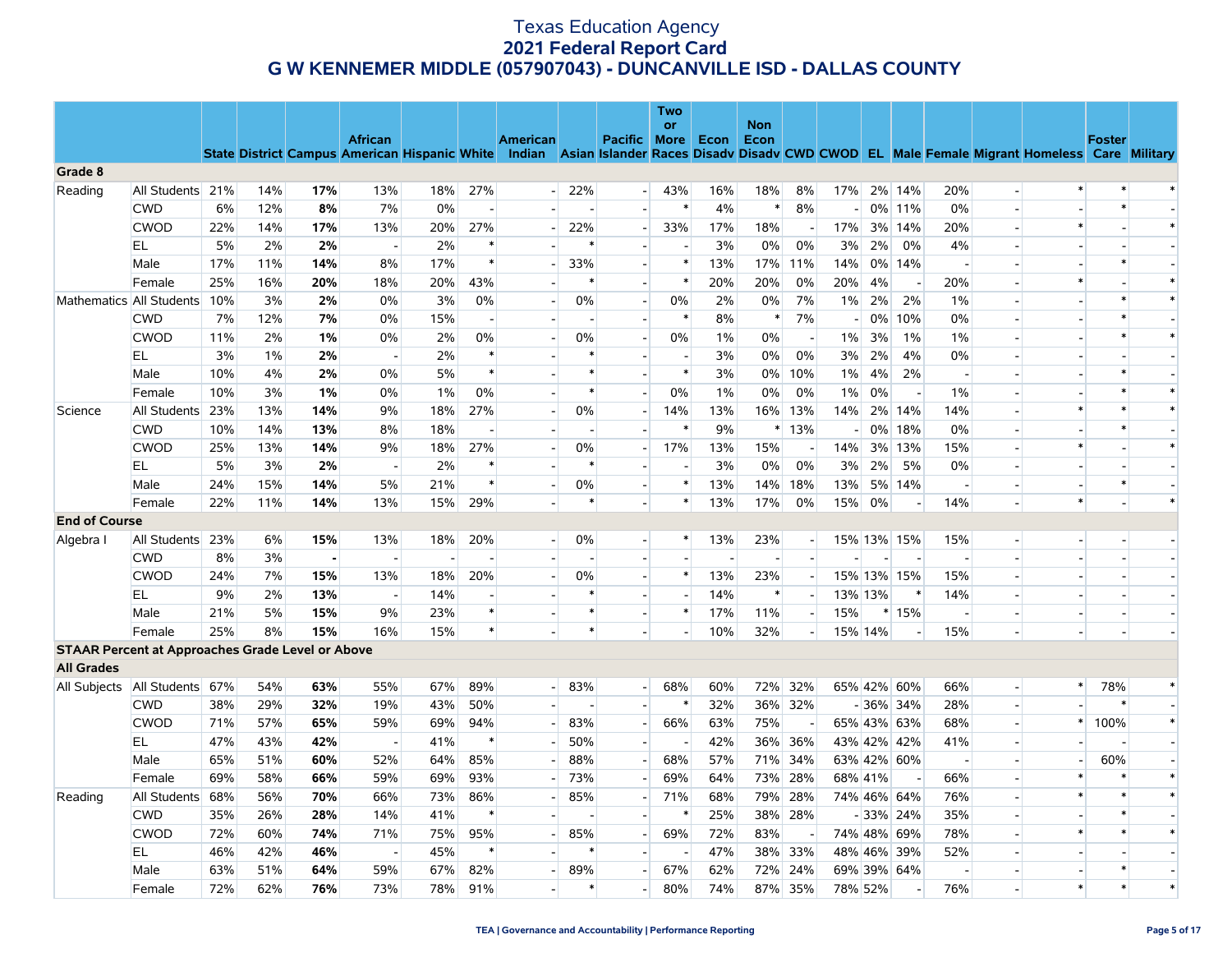|                                                    |                  |     |     |     |                                                      |     |                |                          |         |                          | <b>Two</b> |      |                    |         |                          |         |                          |                          |                          |                                                                                                  |               |        |
|----------------------------------------------------|------------------|-----|-----|-----|------------------------------------------------------|-----|----------------|--------------------------|---------|--------------------------|------------|------|--------------------|---------|--------------------------|---------|--------------------------|--------------------------|--------------------------|--------------------------------------------------------------------------------------------------|---------------|--------|
|                                                    |                  |     |     |     | <b>African</b>                                       |     |                | <b>American</b>          |         | Pacific More             | or         | Econ | <b>Non</b><br>Econ |         |                          |         |                          |                          |                          |                                                                                                  | <b>Foster</b> |        |
|                                                    |                  |     |     |     | <b>State District Campus American Hispanic White</b> |     |                |                          |         |                          |            |      |                    |         |                          |         |                          |                          |                          | Indian Asian Islander Races Disady Disady CWD CWOD EL Male Female Migrant Homeless Care Military |               |        |
| Mathematics All Students 65%                       |                  |     | 49% | 56% | 46%                                                  | 63% | 91%            | $-1$                     | 77%     | $\sim$                   | 59%        | 54%  |                    | 67% 37% |                          |         | 58% 42% 57%              | 55%                      |                          |                                                                                                  |               |        |
|                                                    | <b>CWD</b>       | 39% | 30% | 37% | 20%                                                  | 52% | $\ast$         |                          |         | $\overline{\phantom{a}}$ | $\ast$     | 38%  |                    | 31% 37% |                          |         | $-44\%$ 40%              | 30%                      |                          |                                                                                                  | $\ast$        |        |
|                                                    | <b>CWOD</b>      | 68% | 52% | 58% | 49%                                                  | 63% | 95%            |                          | 77%     |                          | 56%        | 55%  | 70%                |         |                          |         | 58% 42% 60%              | 57%                      |                          |                                                                                                  | $\ast$        | $\ast$ |
|                                                    | EL               | 49% | 47% | 42% | $\overline{\phantom{a}}$                             | 42% |                |                          | $\ast$  |                          |            | 42%  | 46%                | 44%     |                          |         | 42% 42% 53%              | 33%                      |                          |                                                                                                  |               |        |
|                                                    | Male             | 65% | 49% | 57% | 47%                                                  | 65% | 91%            |                          | 78%     | $\overline{a}$           | 58%        | 54%  | 70%                | 40%     |                          |         | 60% 53% 57%              | $\overline{\phantom{a}}$ |                          |                                                                                                  | $\ast$        |        |
|                                                    | Female           | 65% | 50% | 55% | 46%                                                  | 60% | 91%            |                          |         | $\overline{a}$           | 60%        | 53%  | 63%                | 30%     | 57% 33%                  |         | $\overline{\phantom{a}}$ | 55%                      | $\overline{\phantom{a}}$ |                                                                                                  |               | $\ast$ |
| Science                                            | All Students     | 70% | 60% | 60% | 53%                                                  | 63% | 91%            |                          | 89%     |                          | 86%        | 58%  | 68%                | 33%     |                          |         | 62% 30% 56%              | 65%                      |                          |                                                                                                  |               | $\ast$ |
|                                                    | <b>CWD</b>       | 42% | 34% | 33% | 33%                                                  | 27% | $\blacksquare$ |                          |         |                          |            | 32%  | ∗                  | 33%     |                          |         | $-17\%$ 47%              | $0\%$                    |                          |                                                                                                  |               |        |
|                                                    | <b>CWOD</b>      | 74% | 63% | 62% | 54%                                                  | 65% | 91%            |                          | 89%     | $\blacksquare$           | 83%        | 60%  | 69%                |         |                          |         | 62% 32% 57%              | 68%                      |                          |                                                                                                  |               | $\ast$ |
|                                                    | EL               | 47% | 39% | 30% | $\overline{\phantom{a}}$                             | 27% | $\ast$         |                          |         | $\overline{a}$           |            | 32%  | 14%                | 17%     |                          |         | 32% 30% 23%              | 36%                      |                          |                                                                                                  |               |        |
|                                                    | Male             | 70% | 58% | 56% | 49%                                                  | 56% | $\ast$         |                          | $-100%$ |                          | $\ast$     | 52%  | 72%                | 47%     |                          |         | 57% 23% 56%              | $\overline{\phantom{a}}$ |                          |                                                                                                  | $\ast$        |        |
|                                                    | Female           | 71% | 62% | 65% | 56%                                                  |     | 70% 100%       |                          |         | $\overline{a}$           | $\ast$     | 65%  | 65%                | 0%      |                          | 68% 36% |                          | 65%                      |                          | $\ast$                                                                                           |               | $\ast$ |
| <b>STAAR Percent at Meets Grade Level or Above</b> |                  |     |     |     |                                                      |     |                |                          |         |                          |            |      |                    |         |                          |         |                          |                          |                          |                                                                                                  |               |        |
| <b>All Grades</b>                                  |                  |     |     |     |                                                      |     |                |                          |         |                          |            |      |                    |         |                          |         |                          |                          |                          |                                                                                                  |               |        |
| All Subjects                                       | All Students 41% |     | 27% | 31% | 26%                                                  | 33% | 44%            | $\overline{a}$           | 49%     | $\overline{\phantom{0}}$ | 46%        | 28%  |                    | 41% 24% |                          |         | 31% 12% 29%              | 33%                      |                          |                                                                                                  | 56%           | $\ast$ |
|                                                    | <b>CWD</b>       | 21% | 18% | 24% | 12%                                                  | 33% | 50%            |                          |         |                          | $\ast$     | 25%  |                    | 21% 24% |                          |         | $-24\%$ 26%              | 19%                      | $\overline{a}$           |                                                                                                  | $\ast$        |        |
|                                                    | <b>CWOD</b>      | 44% | 28% | 31% | 27%                                                  | 33% | 43%            | $\overline{\phantom{a}}$ | 49%     | $\overline{\phantom{a}}$ | 42%        | 29%  | 42%                |         |                          |         | 31% 10% 29%              | 33%                      | $\overline{\phantom{a}}$ |                                                                                                  | 67%           | $\ast$ |
|                                                    | EL               | 20% | 16% | 12% | $\overline{\phantom{a}}$                             | 13% | $\ast$         | $\overline{\phantom{a}}$ | 0%      |                          |            | 14%  | 3%                 | 24%     |                          |         | 10% 12% 15%              | 11%                      | $\overline{a}$           |                                                                                                  |               |        |
|                                                    | Male             | 40% | 25% | 29% | 23%                                                  | 31% | 46%            |                          | 50%     | $\overline{a}$           | 57%        | 27%  | 39%                | 26%     |                          |         | 29% 15% 29%              | $\overline{\phantom{a}}$ | $\overline{\phantom{a}}$ |                                                                                                  | 60%           |        |
|                                                    | Female           | 42% | 29% | 33% | 29%                                                  | 35% | 41%            |                          | 45%     |                          | 23%        | 30%  | 43%                | 19%     |                          | 33% 11% |                          | 33%                      |                          |                                                                                                  |               | $\ast$ |
| Reading                                            | All Students     | 44% | 32% | 40% | 36%                                                  | 41% | 50%            |                          | 54%     |                          | 65%        | 36%  | 53%                | 25%     |                          |         | 41% 14% 34%              | 45%                      | $\overline{\phantom{a}}$ |                                                                                                  |               | $\ast$ |
|                                                    | <b>CWD</b>       | 20% | 18% | 25% | 11%                                                  | 38% |                |                          |         |                          | $\ast$     | 25%  |                    | 23% 25% |                          |         | $-28\%$ 24%              | 25%                      |                          |                                                                                                  | $\ast$        |        |
|                                                    | <b>CWOD</b>      | 47% | 33% | 41% | 39%                                                  | 41% | 53%            |                          | 54%     | $\overline{a}$           | 63%        | 37%  | 55%                |         |                          |         | 41% 11% 36%              | 46%                      |                          |                                                                                                  | $\ast$        | $\ast$ |
|                                                    | EL.              | 20% | 17% | 14% |                                                      | 14% |                |                          |         |                          |            | 15%  | 8%                 | 28%     |                          |         | 11% 14% 12%              | 16%                      |                          |                                                                                                  |               |        |
|                                                    | Male             | 40% | 26% | 34% | 31%                                                  | 34% | 45%            |                          | 56%     | $\blacksquare$           | 67%        | 31%  | 48%                | 24%     |                          |         | 36% 12% 34%              | $\sim$                   |                          |                                                                                                  | $\ast$        |        |
|                                                    | Female           | 48% | 37% | 45% | 42%                                                  | 46% | 55%            |                          | $\ast$  |                          | 60%        | 41%  | 57%                | 25%     |                          | 46% 16% |                          | 45%                      |                          |                                                                                                  |               | $\ast$ |
| Mathematics All Students                           |                  | 37% | 20% | 22% | 17%                                                  | 24% | 36%            |                          | 38%     | $\sim$                   | 29%        | 20%  | 29%                | 24%     |                          |         | 22% 12% 23%              | 20%                      | $\overline{a}$           |                                                                                                  | $\ast$        | $\ast$ |
|                                                    | <b>CWD</b>       | 21% | 17% | 24% | 9%                                                   | 34% | $\ast$         |                          |         |                          |            | 25%  |                    | 15% 24% |                          |         | $-28\%$ 25%              | 20%                      |                          |                                                                                                  | $\ast$        |        |
|                                                    | <b>CWOD</b>      | 39% | 20% | 22% | 18%                                                  | 24% | 32%            |                          | 38%     | $\overline{a}$           | 25%        | 19%  | 30%                |         | 22%                      |         | 9% 23%                   | 20%                      |                          |                                                                                                  | $\ast$        | $\ast$ |
|                                                    | EL.              | 20% | 16% | 12% | $\overline{\phantom{a}}$                             | 12% | $\ast$         |                          |         |                          |            | 14%  | $0\%$              | 28%     |                          |         | 9% 12% 20%               | 5%                       |                          |                                                                                                  |               |        |
|                                                    | Male             | 37% | 20% | 23% | 17%                                                  | 27% | 45%            |                          | 33%     |                          | 42%        | 22%  | 28%                | 25%     |                          |         | 23% 20% 23%              | $\overline{\phantom{a}}$ |                          |                                                                                                  | $\ast$        |        |
|                                                    | Female           | 36% | 19% | 20% | 17%                                                  | 23% | 27%            |                          |         |                          | 0%         | 18%  | 30%                | 20%     | 20%                      | 5%      | $\overline{\phantom{a}}$ | 20%                      |                          |                                                                                                  |               | $\ast$ |
| Science                                            | All Students     | 43% | 29% | 31% | 22%                                                  | 37% | 45%            |                          | 56%     |                          | 43%        | 29%  | 40%                | 25%     | 32%                      |         | 9% 30%                   | 33%                      |                          | $\ast$                                                                                           | $\ast$        | $\ast$ |
|                                                    | <b>CWD</b>       | 22% | 21% | 25% | 25%                                                  | 18% | $\overline{a}$ |                          |         |                          |            | 23%  | ∗                  | 25%     | $\overline{\phantom{0}}$ |         | 0% 35%                   | $0\%$                    |                          |                                                                                                  | $\ast$        |        |
|                                                    | <b>CWOD</b>      | 46% | 30% | 32% | 22%                                                  | 38% | 45%            |                          | 56%     |                          | 33%        | 29%  | 40%                |         |                          |         | 32% 11% 29%              | 34%                      |                          |                                                                                                  |               | $\ast$ |
|                                                    | EL               | 17% | 13% | 9%  | $\overline{\phantom{a}}$                             | 10% |                |                          |         | $\overline{a}$           |            | 11%  | 0%                 | 0%      | 11%                      | 9%      | 9%                       | 9%                       |                          |                                                                                                  |               |        |
|                                                    | Male             | 44% | 30% | 30% | 19%                                                  | 34% | $\ast$         |                          | 67%     |                          | $\ast$     | 27%  | 42%                | 35%     | 29%                      |         | 9% 30%                   | $\overline{\phantom{a}}$ |                          |                                                                                                  | $\ast$        |        |
|                                                    | Female           | 42% | 28% | 33% | 26%                                                  | 39% | 43%            |                          |         |                          | $\ast$     | 31%  | 39%                | 0%      | 34%                      | 9%      |                          | 33%                      | $\overline{a}$           | $\ast$                                                                                           |               | $\ast$ |
| <b>STAAR Percent at Masters Grade Level</b>        |                  |     |     |     |                                                      |     |                |                          |         |                          |            |      |                    |         |                          |         |                          |                          |                          |                                                                                                  |               |        |

**All Grades**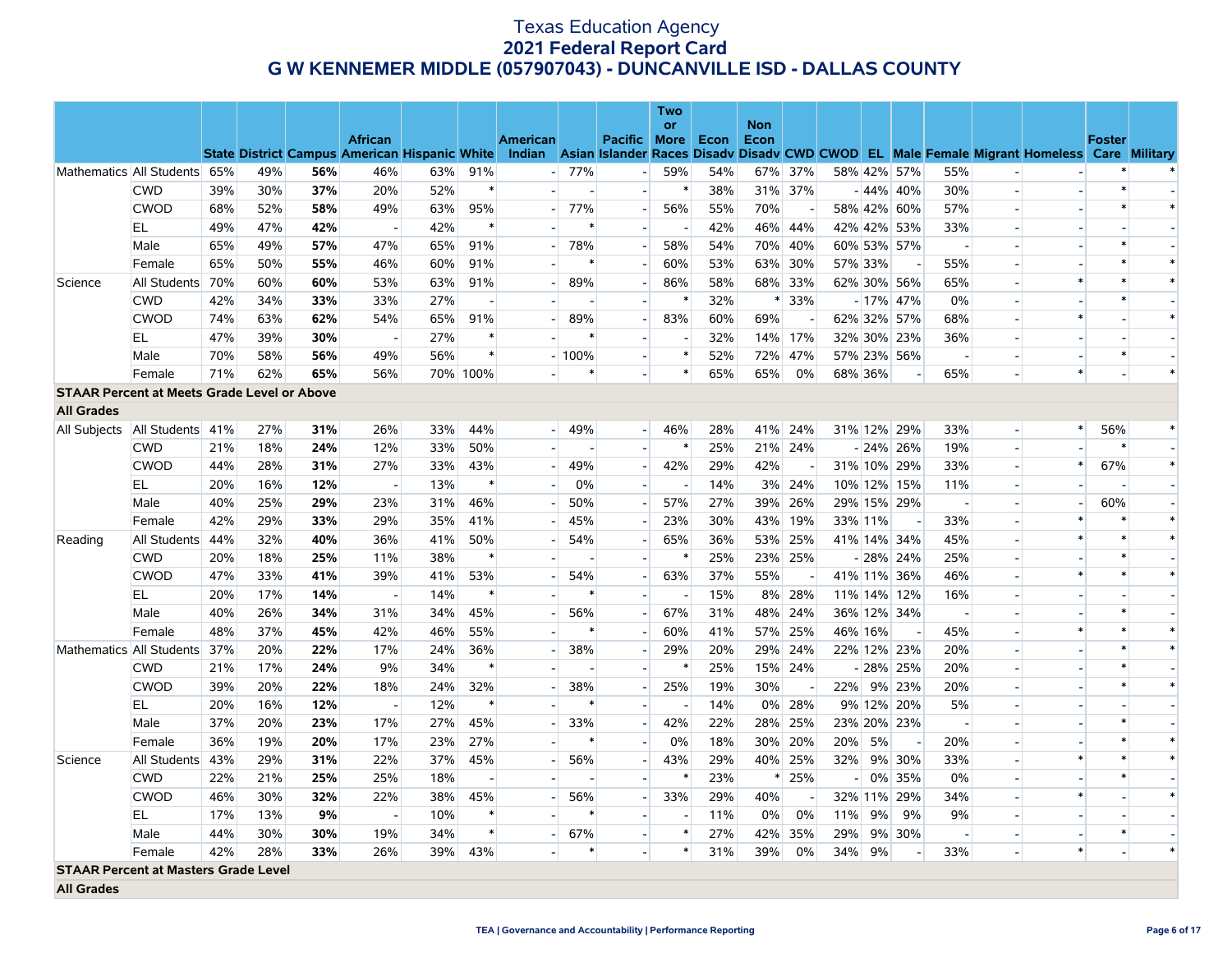|              |                          |     |     |     | <b>African</b><br><b>State District Campus American Hispanic White</b> |     |     | <b>American</b><br>Indian |       | <b>Pacific</b> | <b>Two</b><br><b>or</b><br><b>More</b> | Econ | <b>Non</b><br>Econ |                          |     |    |             |     | Asian Islander Races Disady Disady CWD CWOD EL Male Female Migrant Homeless | <b>Foster</b> | <b>Care Military</b> |
|--------------|--------------------------|-----|-----|-----|------------------------------------------------------------------------|-----|-----|---------------------------|-------|----------------|----------------------------------------|------|--------------------|--------------------------|-----|----|-------------|-----|-----------------------------------------------------------------------------|---------------|----------------------|
| All Subjects | All Students             | 18% | 8%  | 12% | 9%                                                                     | 13% | 24% |                           | 9%    |                | 24%                                    | 10%  |                    | 16% 12%                  | 12% |    | 4% 11%      | 12% |                                                                             | 11%           |                      |
|              | <b>CWD</b>               | 7%  | 8%  | 12% | 6%                                                                     | 16% | 50% |                           |       |                |                                        | 11%  | 18%                | 12%                      |     |    | 7% 14%      | 9%  |                                                                             |               |                      |
|              | <b>CWOD</b>              | 19% | 8%  | 12% | 9%                                                                     | 13% | 20% |                           | 9%    |                | 24%                                    | 10%  | 16%                |                          | 12% |    | 3% 11%      | 12% |                                                                             | 17%           |                      |
|              | EL                       | 7%  | 6%  | 4%  |                                                                        | 4%  |     |                           | 0%    |                |                                        | 4%   | 3%                 | 7%                       | 3%  | 4% | 5%          | 3%  |                                                                             |               |                      |
|              | Male                     | 17% | 8%  | 11% | 7%                                                                     | 14% | 23% |                           | 8%    |                | 29%                                    | 11%  | 15%                | 14%                      | 11% |    | 5% 11%      |     |                                                                             | 20%           |                      |
|              | Female                   | 19% | 8%  | 12% | 10%                                                                    | 12% | 24% |                           | 9%    |                | 15%                                    | 10%  | 17%                | 9%                       | 12% | 3% |             | 12% |                                                                             |               |                      |
| Reading      | All Students             | 18% | 9%  | 17% | 13%                                                                    | 18% | 32% |                           | 23%   |                | 35%                                    | 15%  | 24%                | 12%                      | 17% |    | 6% 15%      | 18% |                                                                             |               |                      |
|              | <b>CWD</b>               | 6%  | 7%  | 12% | 6%                                                                     | 14% |     |                           |       |                |                                        | 11%  |                    | 15% 12%                  |     |    | $-11\%$ 12% | 10% |                                                                             |               |                      |
|              | <b>CWOD</b>              | 20% | 9%  | 17% | 14%                                                                    | 18% | 32% |                           | 23%   |                | 31%                                    | 15%  | 24%                |                          | 17% |    | 4% 16%      | 19% |                                                                             |               |                      |
|              | EL                       | 7%  | 7%  | 6%  |                                                                        | 6%  |     |                           |       |                |                                        | 5%   | 8%                 | 11%                      | 4%  | 6% | 6%          | 5%  |                                                                             |               |                      |
|              | Male                     | 16% | 8%  | 15% | 12%                                                                    | 16% | 27% |                           | 22%   |                | 33%                                    | 14%  |                    | 21% 12%                  | 16% |    | 6% 15%      |     |                                                                             |               |                      |
|              | Female                   | 21% | 11% | 18% | 15%                                                                    | 19% | 36% |                           |       |                | 40%                                    | 16%  | 26%                | 10%                      | 19% | 5% |             | 18% |                                                                             |               |                      |
|              | Mathematics All Students | 17% | 6%  | 6%  | 4%                                                                     | 6%  | 14% |                           | 0%    |                | 18%                                    | 5%   | 9%                 | 13%                      | 5%  | 3% | 7%          | 4%  |                                                                             |               |                      |
|              | <b>CWD</b>               | 8%  | 7%  | 13% | 6%                                                                     | 17% |     |                           |       |                |                                        | 13%  |                    | 15% 13%                  |     |    | 6% 15%      | 10% |                                                                             |               |                      |
|              | <b>CWOD</b>              | 18% | 6%  | 5%  | 4%                                                                     | 5%  | 5%  |                           | $0\%$ |                | 19%                                    | 4%   | 9%                 | $\overline{\phantom{a}}$ | 5%  | 2% | 6%          | 4%  |                                                                             |               |                      |
|              | EL                       | 8%  | 7%  | 3%  |                                                                        | 3%  |     |                           |       |                |                                        | 3%   | 0%                 | 6%                       | 2%  | 3% | 4%          | 2%  |                                                                             |               |                      |
|              | Male                     | 18% | 7%  | 7%  | 4%                                                                     | 8%  | 18% |                           | 0%    |                | 25%                                    | 6%   | 10%                | 15%                      | 6%  | 4% | 7%          |     |                                                                             |               |                      |
|              | Female                   | 16% | 6%  | 4%  | 5%                                                                     | 4%  | 9%  |                           |       |                | 0%                                     | 3%   | 8%                 | 10%                      | 4%  | 2% |             | 4%  |                                                                             |               |                      |
| Science      | All Students             | 19% | 9%  | 14% | 9%                                                                     | 18% | 27% |                           | 0%    |                | 14%                                    | 13%  | 16%                | 13%                      | 14% |    | 2% 14%      | 14% |                                                                             |               |                      |
|              | <b>CWD</b>               | 8%  | 10% | 13% | 8%                                                                     | 18% |     |                           |       |                | $\ast$                                 | 9%   | $\ast$             | 13%                      |     |    | 0% 18%      | 0%  |                                                                             |               |                      |
|              | <b>CWOD</b>              | 20% | 9%  | 14% | 9%                                                                     | 18% | 27% |                           | 0%    |                | 17%                                    | 13%  | 15%                |                          | 14% |    | 3% 13%      | 15% |                                                                             |               |                      |
|              | EL                       | 4%  | 4%  | 2%  |                                                                        | 2%  |     |                           |       |                |                                        | 3%   | $0\%$              | 0%                       | 3%  | 2% | 5%          | 0%  |                                                                             |               |                      |
|              | Male                     | 20% | 11% | 14% | 5%                                                                     | 21% |     |                           | $0\%$ |                |                                        | 13%  | 14%                | 18%                      | 13% |    | 5% 14%      |     |                                                                             |               |                      |
|              | Female                   | 18% | 8%  | 14% | 13%                                                                    | 15% | 29% |                           |       |                |                                        | 13%  | 17%                | 0%                       | 15% | 0% |             | 14% |                                                                             |               |                      |

- Indicates there are no students in the group.

\* Indicates results are masked due to small numbers to protect student confidentiality.

#### **Part (iii): Academic Growth and Graduation Rate**

#### **Part (iii)(I): Academic Growth**

This section provides information on students' academic growth for mathematics and reading/ELA for public elementary schools and secondary schools which don't have a graduation rate, for the 2020-21 school year. These results include all students tested, regardless of whether they were in the accountability subset. (CWD: children with disability; CWOD: children without disability; EL: English learner)

 *USDE waived reporting requirements in Section 1111(h)(1)(C)(iii)(I) (other academic indicator results for schools that are not high schools) for the 2020-21 school year.*

#### **Part (iii)(II): Graduation Rate**

This section provides information on high school graduation rates for the class of 2020.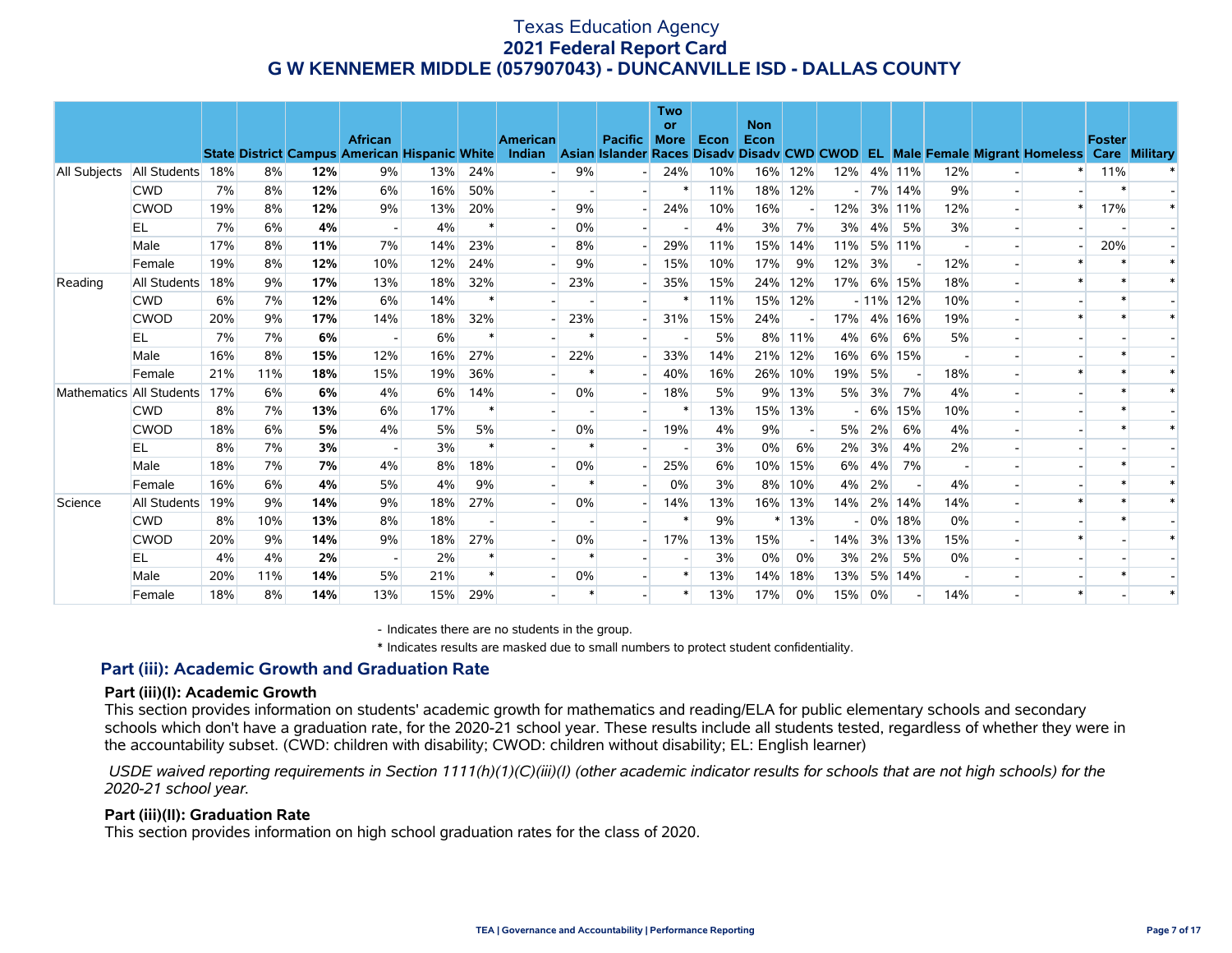# **There is no data for this campus.**

#### **Part (iv): English Language Proficiency**

This section provides information on the number and percentage of English learners achieving English language proficiency based on the 2021 Texas English Language Proficiency Assessment System (TELPAS) data. (EL: English learner)

| <b>Total</b> | EL in Proficiency Rate of<br>Class of EL | Proficiency |
|--------------|------------------------------------------|-------------|
| 112          | 8                                        | 7%          |

- Indicates there are no students in the group.
- \* Indicates results are masked due to small numbers to protect student confidentiality.
- $\diamond$  Indicates data reporting does not meet for Minimum Size.

#### **Part (v): School Quality or Student Success (SQSS)**

This section provides information on school quality or student success, which is college, career and military readiness (CCMR) for high schools and average performance rate of the three STAAR performance levels of all students, regardless of whether they were in the accountability subset, for elementary and secondary schools without a graduation rate. (CWD: children with disability; EL: English learner)

|                                                                                                                                                               | All                      | <b>African</b> |    |    | <b>American</b> |    | <b>Pacific</b>           | <b>Two</b><br>Οľ<br><b>More</b> | Econ                     |    | EL |  |  |  |
|---------------------------------------------------------------------------------------------------------------------------------------------------------------|--------------------------|----------------|----|----|-----------------|----|--------------------------|---------------------------------|--------------------------|----|----|--|--|--|
| Students American Hispanic White Indian<br>Asian Islander Races Disady CWD<br><b>Student Success (Student Achievement Domain Score: STAAR Component Only)</b> |                          |                |    |    |                 |    |                          |                                 |                          |    |    |  |  |  |
| <b>STAAR Component Score</b>                                                                                                                                  | 35                       | 30             | 38 | 52 | -               | 47 | $\overline{\phantom{a}}$ | 46                              | 33                       | 23 | 19 |  |  |  |
| <b>School Quality (College, Career, and Military Readiness Performance)</b>                                                                                   |                          |                |    |    |                 |    |                          |                                 |                          |    |    |  |  |  |
| %Students meeting CCMR                                                                                                                                        | $\overline{\phantom{a}}$ |                |    | ۰. | -               | -  | $\overline{\phantom{a}}$ |                                 | $\overline{\phantom{a}}$ | ۰. |    |  |  |  |

- Indicates there are no students in the group.

\* Indicates results are masked due to small numbers to protect student confidentiality.

#### **Part (vi): Goal Meeting Status**

This section provides information on the progress of all students and each student group toward meeting the long-term goals or interim objectives on STAAR academic performance, federal graduation rate, and English learners' language proficiency. (CWD: children with disability; EL: English learner)

 *USDE waived reporting requirements in Section 1111(h)(1)(C)(vi) (progress toward meeting long-term goals and measurements of interim progress) for the 2020-21 school year.*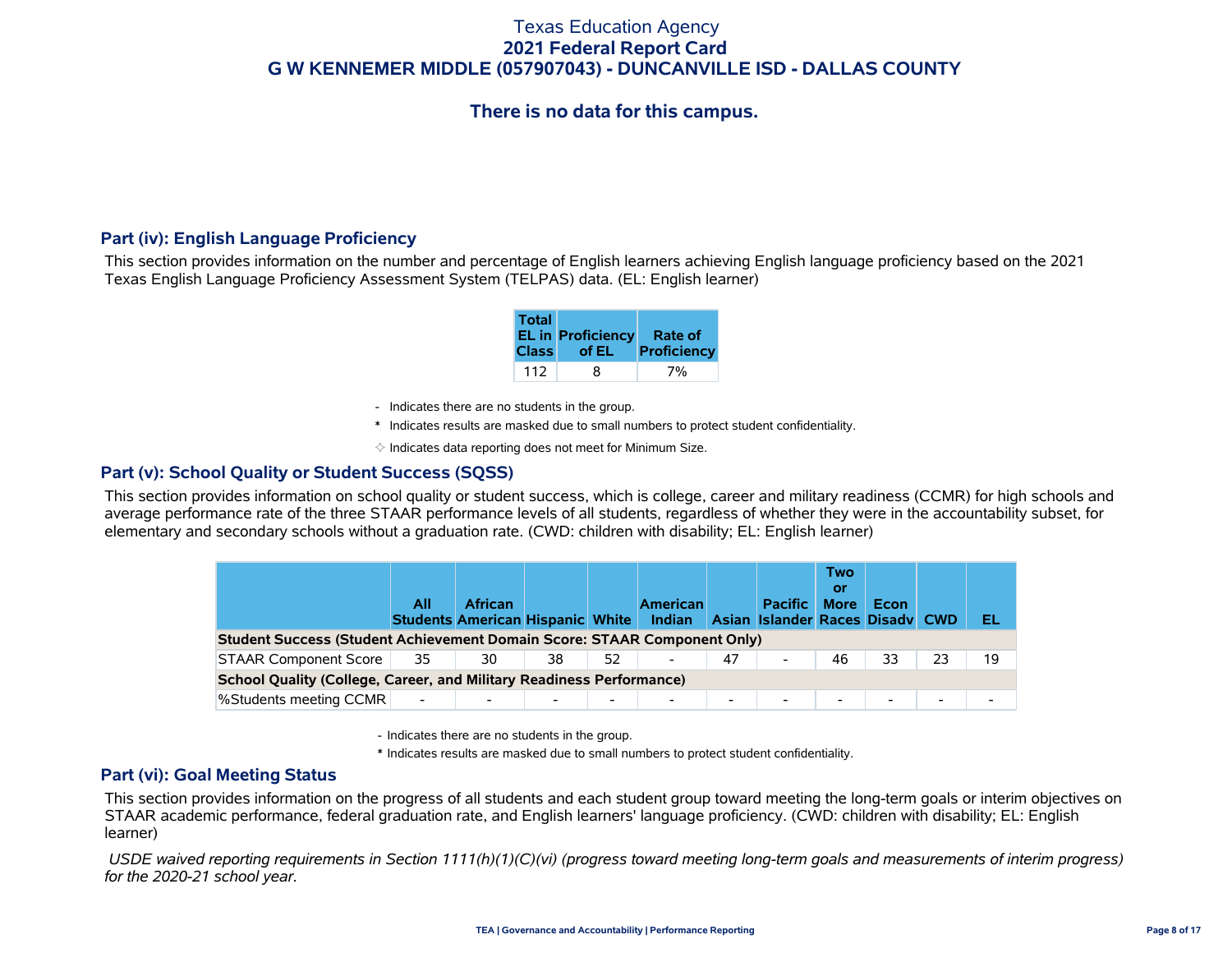#### **Part (vii): STAAR Participation**

This section provides the percentage of students assessed and not assessed on STAAR for mathematics, reading/ELA, and science. (CWD: children with disability; CWOD: children without disability; EL: English learner)

|                                          |                     |                |                |      |           |                                                                                                          |                |                          | <b>Two</b><br>or |      | <b>Non</b> |          |      |                |                          |                          |                          |
|------------------------------------------|---------------------|----------------|----------------|------|-----------|----------------------------------------------------------------------------------------------------------|----------------|--------------------------|------------------|------|------------|----------|------|----------------|--------------------------|--------------------------|--------------------------|
|                                          |                     |                | <b>African</b> |      |           | <b>American</b>                                                                                          |                | <b>Pacific</b>           | <b>More</b>      | Econ | Econ       |          |      |                |                          |                          |                          |
|                                          |                     |                |                |      |           | Campus American Hispanic White Indian Asian Islander Races Disadv Disadv CWD CWOD EL Male Female Migrant |                |                          |                  |      |            |          |      |                |                          |                          |                          |
| <b>Participation Rate</b>                |                     |                |                |      |           |                                                                                                          |                |                          |                  |      |            |          |      |                |                          |                          |                          |
| <b>All Subjects</b>                      | <b>All Students</b> | 99%            | 100%           | 99%  | 95%       |                                                                                                          | $-100%$        | $\overline{\phantom{a}}$ | 100%             | 99%  | 99%        | 95%      | 100% | 99%            | 99%                      | 100%                     |                          |
|                                          | <b>CWD</b>          | 95%            | 98%            | 95%  | 67%       |                                                                                                          |                |                          | $\ast$           | 96%  | 90%        | 95%      |      | $-100%$        | 94%                      | 96%                      |                          |
|                                          | <b>CWOD</b>         | 100%           | 100%           | 100% | 100%      |                                                                                                          | $-100%$        |                          | 100%             | 100% | 100%       |          | 100% |                | 99% 100%                 | 100%                     |                          |
|                                          | EL                  | 99%            |                | 99%  | $\ast$    |                                                                                                          | $-100%$        |                          |                  | 100% |            | 97% 100% | 99%  | 99%            | 99%                      | 99%                      |                          |
|                                          | Male                | 99%            | 100%           | 99%  | 90%       |                                                                                                          | $-100%$        |                          | 100%             | 99%  | 99%        | 94%      | 100% | 99%            | 99%                      |                          |                          |
|                                          | Female              | 100%           | 100%           | 99%  | 100%      |                                                                                                          | $-100%$        |                          | 100%             | 100% | 100%       | 96%      | 100% | 99%            |                          | 100%                     |                          |
| Reading                                  | <b>All Students</b> | 99%            | 100%           | 99%  | 96%       |                                                                                                          | $-100%$        |                          | 100%             | 99%  | 99%        | 95%      | 100% | 98%            | 99%                      | 100%                     | $\overline{\phantom{0}}$ |
|                                          | <b>CWD</b>          | 95%            | 97%            | 94%  | $\ast$    |                                                                                                          |                |                          | $\ast$           | 95%  | 93%        | 95%      |      | $-100%$        | 94%                      | 95%                      | $\overline{\phantom{a}}$ |
|                                          | <b>CWOD</b>         | 100%           | 100%           | 99%  | 100%      |                                                                                                          | $-100%$        |                          | 100%             | 100% | 99%        |          | 100% |                | 98% 100%                 | 100%                     |                          |
|                                          | <b>EL</b>           | 98%            |                | 98%  | $\ast$    |                                                                                                          |                |                          |                  | 99%  |            | 93% 100% | 98%  | 98%            | 98%                      | 98%                      |                          |
|                                          | Male                | 99%            | 99%            | 99%  | 92%       |                                                                                                          | $-100%$        |                          | 100%             | 99%  | 99%        | 94%      | 100% | 98%            | 99%                      |                          |                          |
|                                          | Female              | 100%           | 100%           | 99%  | 100%      |                                                                                                          | $\ast$         |                          | 100%             | 100% | 99%        | 95%      | 100% | 98%            | $\overline{\phantom{a}}$ | 100%                     |                          |
| <b>Mathematics</b>                       | All Students        | 99%            | 99%            | 100% | 96%       |                                                                                                          | $-100%$        |                          | 100%             | 99%  | 99%        | 95%      |      | 100% 100%      | 99%                      | 99%                      |                          |
|                                          | <b>CWD</b>          | 95%            | 97%            | 94%  | $\ast$    |                                                                                                          |                |                          | $\ast$           | 95%  | 93%        | 95%      |      | $-100%$        | 94%                      | 95%                      |                          |
|                                          | <b>CWOD</b>         | 100%           | 99%            |      | 100% 100% |                                                                                                          | $-100%$        |                          | 100%             | 100% | 100%       |          |      | 100% 100% 100% |                          | 99%                      |                          |
|                                          | EL.                 | 100%           |                | 100% | $\ast$    |                                                                                                          | $\ast$         | $\overline{\phantom{a}}$ |                  | 100% | 100% 100%  |          |      | 100% 100% 100% |                          | 100%                     |                          |
|                                          | Male                | 99%            | 99%            | 99%  | 92%       |                                                                                                          | $-100%$        |                          | 100%             | 99%  | 99%        | 94%      |      | 100% 100%      | 99%                      |                          |                          |
|                                          | Female              | 99%            | 99%            | 100% | 100%      |                                                                                                          | *              |                          | 100%             | 99%  | 100%       | 95%      |      | 99% 100%       |                          | 99%                      |                          |
| <b>Science</b>                           | <b>All Students</b> | 100%           | 100%           | 100% | 92%       |                                                                                                          | $-100%$        |                          | 100%             | 100% | 99%        | 96%      |      | 100% 100%      | 99%                      | 100%                     |                          |
|                                          | <b>CWD</b>          | 96%            | 100%           | 100% | $\ast$    |                                                                                                          |                |                          | $\ast$           | 100% | ∗          | 96%      |      | $-100%$        | 94%                      | 100%                     |                          |
|                                          | <b>CWOD</b>         | 100%           | 100%           |      | 100% 100% |                                                                                                          | $-100%$        |                          | 100%             | 100% | 100%       |          |      | 100% 100% 100% |                          | 100%                     |                          |
|                                          | EL                  | 100%           |                | 100% | $\ast$    |                                                                                                          | $\ast$         |                          |                  | 100% | 100% 100%  |          |      | 100% 100% 100% |                          | 100%                     |                          |
|                                          | Male                | 99%            | 100%           | 100% | 80%       |                                                                                                          | $-100%$        |                          | $\ast$           | 100% | 97%        | 94%      |      | 100% 100%      | 99%                      |                          |                          |
|                                          | Female              | 100%           | 100%           |      | 100% 100% |                                                                                                          | $\ast$         | $\overline{\phantom{a}}$ | $\ast$           | 100% | 100% 100%  |          |      | 100% 100%      | $\overline{\phantom{a}}$ | 100%                     |                          |
| <b>SAT/ACT All Subjects All Students</b> |                     |                |                |      |           |                                                                                                          |                | $\overline{\phantom{0}}$ |                  |      |            |          |      |                | $\overline{\phantom{a}}$ |                          |                          |
|                                          | <b>CWD</b>          |                |                |      |           |                                                                                                          |                |                          |                  |      |            |          |      |                |                          |                          |                          |
|                                          | <b>CWOD</b>         |                |                |      |           |                                                                                                          |                |                          |                  |      |            |          |      |                |                          |                          |                          |
|                                          | EL                  |                |                |      |           |                                                                                                          |                |                          |                  |      |            |          |      |                |                          |                          |                          |
|                                          | Male                | $\blacksquare$ |                |      |           |                                                                                                          | $\blacksquare$ | $\sim$                   | $\blacksquare$   |      |            |          |      |                | $\blacksquare$           | $\overline{\phantom{a}}$ |                          |
|                                          | Female              |                |                |      |           |                                                                                                          |                |                          |                  |      |            |          |      |                |                          |                          |                          |
| <b>Non-Participation Rate</b>            |                     |                |                |      |           |                                                                                                          |                |                          |                  |      |            |          |      |                |                          |                          |                          |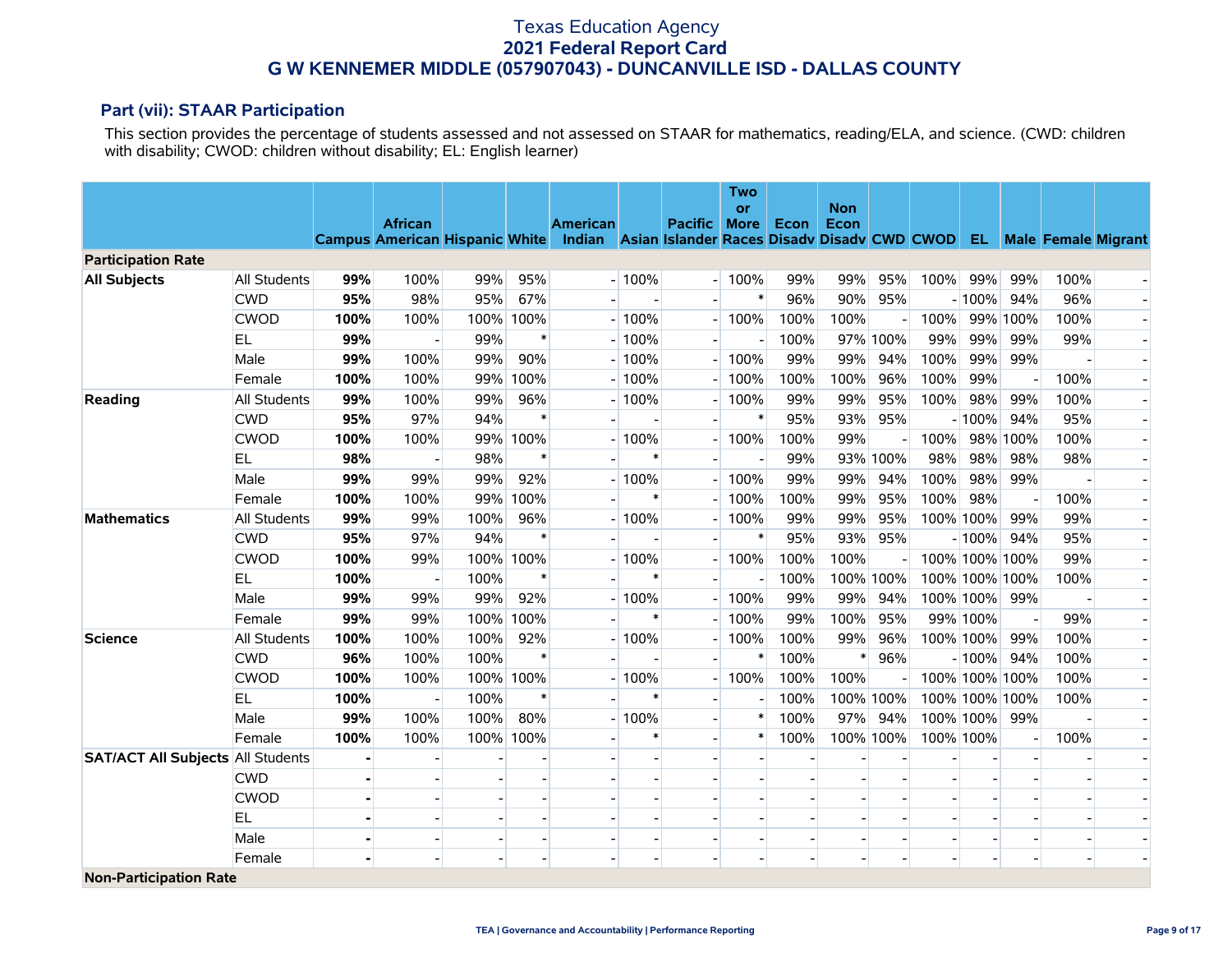|                                          |                     |    |                                                                                                     |       |        |                          |        |                          | <b>Two</b><br><b>or</b> |       | <b>Non</b> |                          |       |       |                          |                            |                          |
|------------------------------------------|---------------------|----|-----------------------------------------------------------------------------------------------------|-------|--------|--------------------------|--------|--------------------------|-------------------------|-------|------------|--------------------------|-------|-------|--------------------------|----------------------------|--------------------------|
|                                          |                     |    | <b>African</b><br>Campus American Hispanic White Indian Asian Islander Races Disadv Disadv CWD CWOD |       |        | <b>American</b>          |        | Pacific More             |                         | Econ  | Econ       |                          |       | EL.   |                          | <b>Male Female Migrant</b> |                          |
| <b>All Subjects</b>                      | <b>All Students</b> | 1% | 0%                                                                                                  | $1\%$ | 5%     |                          | 0%     |                          | 0%                      | $1\%$ | $1\%$      | 5%                       | $0\%$ | $1\%$ | $1\%$                    | 0%                         |                          |
|                                          | <b>CWD</b>          | 5% | 2%                                                                                                  | 5%    | 33%    | $\blacksquare$           |        | $\overline{a}$           | $\ast$                  | 4%    | 10%        | 5%                       |       | $0\%$ | 6%                       | 4%                         |                          |
|                                          | <b>CWOD</b>         | 0% | $0\%$                                                                                               | 0%    | 0%     | $\overline{a}$           | 0%     | $\overline{\phantom{a}}$ | 0%                      | $0\%$ | 0%         | $\blacksquare$           | 0%    | 1%    | 0%                       | 0%                         |                          |
|                                          | <b>EL</b>           | 1% |                                                                                                     | $1\%$ | $\ast$ |                          | 0%     | $\overline{a}$           |                         | 0%    | 3%         | 0%                       | $1\%$ | 1%    | 1%                       | $1\%$                      |                          |
|                                          | Male                | 1% | 0%                                                                                                  | $1\%$ | 10%    |                          | 0%     | $\blacksquare$           | 0%                      | 1%    | 1%         | 6%                       | 0%    | 1%    | $1\%$                    |                            |                          |
|                                          | Female              | 0% | 0%                                                                                                  | 1%    | 0%     |                          | 0%     | $\Box$                   | $0\%$                   | 0%    | 0%         | 4%                       | 0%    | 1%    | $\overline{\phantom{a}}$ | 0%                         | $\overline{\phantom{a}}$ |
| Reading                                  | <b>All Students</b> | 1% | 0%                                                                                                  | 1%    | 4%     | $\overline{\phantom{a}}$ | 0%     | $\overline{\phantom{a}}$ | 0%                      | $1\%$ | $1\%$      | 5%                       | 0%    | 2%    | $1\%$                    | 0%                         | $\overline{\phantom{a}}$ |
|                                          | <b>CWD</b>          | 5% | 3%                                                                                                  | 6%    | $\ast$ |                          |        | $\blacksquare$           | $\ast$                  | 5%    | 7%         | 5%                       |       | $0\%$ | 6%                       | 5%                         |                          |
|                                          | <b>CWOD</b>         | 0% | 0%                                                                                                  | $1\%$ | 0%     |                          | 0%     | $\blacksquare$           | 0%                      | $0\%$ | 1%         |                          | 0%    | 2%    | 0%                       | 0%                         |                          |
|                                          | EL.                 | 2% |                                                                                                     | 2%    | $\ast$ |                          | $\ast$ | $\overline{a}$           |                         | $1\%$ | 7%         | 0%                       | 2%    | 2%    | 2%                       | 2%                         |                          |
|                                          | Male                | 1% | $1\%$                                                                                               | $1\%$ | 8%     |                          | 0%     | $\overline{\phantom{a}}$ | $0\%$                   | $1\%$ | 1%         | 6%                       | 0%    | 2%    | $1\%$                    | $\overline{\phantom{a}}$   |                          |
|                                          | Female              | 0% | 0%                                                                                                  | 1%    | 0%     |                          | $\ast$ | $\overline{a}$           | 0%                      | $0\%$ | $1\%$      | 5%                       | 0%    | 2%    | $\overline{a}$           | 0%                         |                          |
| <b>Mathematics</b>                       | All Students        | 1% | $1\%$                                                                                               | 0%    | 4%     | $\blacksquare$           | 0%     | $\blacksquare$           | $0\%$                   | 1%    | 1%         | 5%                       | 0%    | $0\%$ | $1\%$                    | $1\%$                      |                          |
|                                          | <b>CWD</b>          | 5% | 3%                                                                                                  | 6%    | $\ast$ |                          |        |                          | $\ast$                  | 5%    | 7%         | 5%                       |       | $0\%$ | 6%                       | 5%                         |                          |
|                                          | <b>CWOD</b>         | 0% | $1\%$                                                                                               | 0%    | 0%     |                          | 0%     | $\overline{\phantom{a}}$ | 0%                      | $0\%$ | 0%         | $\overline{\phantom{a}}$ | $0\%$ | 0%    | 0%                       | $1\%$                      |                          |
|                                          | EL.                 | 0% |                                                                                                     | 0%    | $\ast$ |                          | $\ast$ |                          | $\blacksquare$          | 0%    | 0%         | 0%                       | $0\%$ | 0%    | 0%                       | $0\%$                      |                          |
|                                          | Male                | 1% | 1%                                                                                                  | $1\%$ | 8%     |                          | 0%     | $\overline{a}$           | $0\%$                   | $1\%$ | $1\%$      | 6%                       | $0\%$ | 0%    | $1\%$                    |                            |                          |
|                                          | Female              | 1% | 1%                                                                                                  | 0%    | 0%     |                          | $\ast$ | $\overline{a}$           | 0%                      | $1\%$ | 0%         | 5%                       | $1\%$ | 0%    | $\overline{a}$           | $1\%$                      | $\overline{\phantom{a}}$ |
| <b>Science</b>                           | All Students        | 0% | 0%                                                                                                  | $0\%$ | 8%     |                          | 0%     | $\mathbf{L}$             | 0%                      | $0\%$ | 1%         | 4%                       | 0%    | 0%    | $1\%$                    | $0\%$                      |                          |
|                                          | <b>CWD</b>          | 4% | 0%                                                                                                  | 0%    | $\ast$ |                          |        |                          | $\ast$                  | $0\%$ | $\ast$     | 4%                       |       | 0%    | 6%                       | $0\%$                      |                          |
|                                          | <b>CWOD</b>         | 0% | 0%                                                                                                  | 0%    | $0\%$  |                          | 0%     | $\overline{a}$           | $0\%$                   | $0\%$ | 0%         |                          | $0\%$ | $0\%$ | $0\%$                    | $0\%$                      |                          |
|                                          | EL.                 | 0% |                                                                                                     | 0%    | $\ast$ |                          | $\ast$ |                          |                         | $0\%$ | 0%         | 0%                       | $0\%$ | 0%    | 0%                       | 0%                         |                          |
|                                          | Male                | 1% | 0%                                                                                                  | 0%    | 20%    |                          | 0%     | $\overline{\phantom{a}}$ | $\ast$                  | $0\%$ | 3%         | 6%                       | $0\%$ | 0%    | $1\%$                    | $\overline{\phantom{a}}$   |                          |
|                                          | Female              | 0% | 0%                                                                                                  | 0%    | 0%     |                          | $\ast$ |                          | $\ast$                  | $0\%$ | 0%         | 0%                       | 0%    | $0\%$ | $\blacksquare$           | $0\%$                      |                          |
| <b>SAT/ACT All Subjects All Students</b> |                     |    |                                                                                                     |       |        |                          |        |                          |                         |       |            |                          |       |       |                          |                            |                          |
|                                          | <b>CWD</b>          |    |                                                                                                     |       |        |                          |        |                          |                         |       |            |                          |       |       |                          |                            |                          |
|                                          | <b>CWOD</b>         |    |                                                                                                     |       |        |                          |        | $\blacksquare$           |                         |       |            |                          |       |       |                          |                            |                          |
|                                          | EL.                 |    |                                                                                                     |       |        |                          |        |                          |                         |       |            |                          |       |       |                          |                            |                          |
|                                          | Male                |    |                                                                                                     |       |        |                          |        |                          |                         |       |            |                          |       |       |                          |                            |                          |
|                                          | Female              |    |                                                                                                     |       |        |                          |        |                          |                         |       |            |                          |       |       |                          |                            |                          |

- Indicates there are no students in the group.

\* Indicates results are masked due to small numbers to protect student confidentiality.

#### **Part (viii): Civil Rights Data**

Part (viii)(I) This section provides information from the 2017-18 CRDC surveys, submitted by school districts to the Office for Civil Rights on measures of school quality, climate, and safety, including counts of in-school suspensions, out-of-school suspensions, expulsions, school related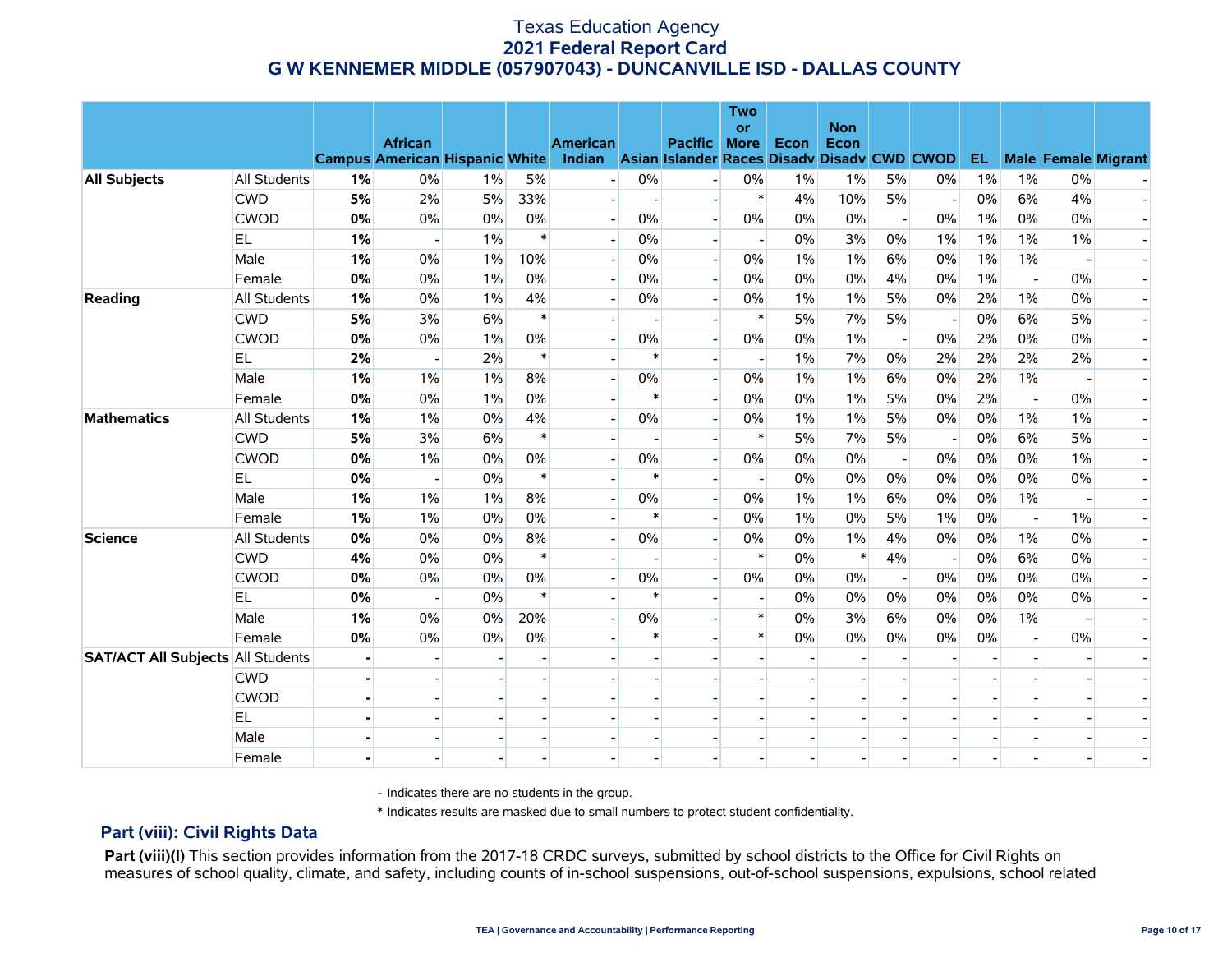arrests, referrals to law enforcement, chronic absenteeism (including both excused and unexcused absences), incidences of violence, including bullying and harassment. (EL: English learner)

|                                      |        |              |                |                |                | <b>Indian</b>       |              |                | Two                      |                   |                                                                              | <b>Students</b><br>with         |
|--------------------------------------|--------|--------------|----------------|----------------|----------------|---------------------|--------------|----------------|--------------------------|-------------------|------------------------------------------------------------------------------|---------------------------------|
|                                      |        | <b>Total</b> | <b>African</b> |                |                | or<br><b>Alaska</b> |              | <b>Pacific</b> | <b>or</b><br><b>More</b> |                   | <b>Students</b><br>with                                                      | <b>Disabilities</b><br>(Section |
|                                      |        |              |                |                |                |                     |              |                |                          |                   | students American Hispanic White Native Asian Islander Races EL Disabilities | 504)                            |
| <b>Students Without Disabilities</b> |        |              |                |                |                |                     |              |                |                          |                   |                                                                              |                                 |
| <b>In-School Suspensions</b>         |        |              |                |                |                |                     |              |                |                          |                   |                                                                              |                                 |
|                                      | Male   | 135          | 73             | 57             | $\overline{3}$ | $\overline{0}$      | $\mathbf{1}$ | $\overline{0}$ |                          | $1 \overline{24}$ |                                                                              |                                 |
|                                      | Female | 120          | 66             | 52             | 1              | 0                   | 0            | $\mathbf 0$    |                          | 1 16              |                                                                              |                                 |
|                                      | Total  | 255          | 139            | 109            | $\overline{4}$ | 0                   | $\mathbf{1}$ | $\Omega$       |                          | 2 40              |                                                                              |                                 |
| <b>Out-of-School Suspensions</b>     |        |              |                |                |                |                     |              |                |                          |                   |                                                                              |                                 |
|                                      | Male   | 68           | 41             | 24             | $\overline{3}$ | $\overline{0}$      | 0            | $\overline{0}$ |                          | $0$ 10            |                                                                              |                                 |
|                                      | Female | 46           | 38             | 8              | $\mathbf{0}$   | 0                   | $\mathbf 0$  | $\overline{0}$ | $\overline{0}$           | $\overline{3}$    |                                                                              |                                 |
|                                      | Total  | 114          | 79             | 32             | $\overline{3}$ | 0                   | $\mathbf 0$  | $\Omega$       |                          | 0 13              |                                                                              |                                 |
| <b>Expulsions</b>                    |        |              |                |                |                |                     |              |                |                          |                   |                                                                              |                                 |
| With Educational Services            | Male   | 20           | 13             | $\overline{7}$ | $\overline{0}$ | $\overline{0}$      | 0            | $\overline{0}$ | $\mathbf 0$              | $\mathbf 0$       |                                                                              |                                 |
|                                      | Female | 15           | 12             | $\overline{2}$ | 1              | $\Omega$            | $\mathbf 0$  | $\mathbf 0$    | 0                        | $\mathbf 0$       |                                                                              |                                 |
|                                      | Total  | 35           | 25             | 9              | $\mathbf{1}$   | 0                   | $\mathbf 0$  | $\mathbf 0$    | 0                        | $\mathbf 0$       |                                                                              |                                 |
| <b>Without Educational Services</b>  | Male   | 0            | 0              | 0              | 0              | $\Omega$            | $\mathbf 0$  | $\mathbf 0$    | $\pmb{0}$                | $\pmb{0}$         |                                                                              |                                 |
|                                      | Female | 0            | $\pmb{0}$      | $\Omega$       | $\Omega$       | $\Omega$            | $\mathbf 0$  | $\mathbf 0$    | $\pmb{0}$                | 0                 |                                                                              |                                 |
|                                      | Total  | 0            | 0              | 0              | $\Omega$       | 0                   | $\mathbf 0$  | $\mathbf 0$    | 0                        | $\pmb{0}$         |                                                                              |                                 |
| Under Zero Tolerance Policies Male   |        | 0            | $\pmb{0}$      | 0              | $\Omega$       | 0                   | $\mathbf 0$  | $\mathbf 0$    | $\pmb{0}$                | $\mathbf 0$       |                                                                              |                                 |
|                                      | Female | 0            | $\mathbf{0}$   | $\Omega$       | $\Omega$       | $\Omega$            | $\mathbf 0$  | $\overline{0}$ | 0                        | $\mathbf 0$       |                                                                              |                                 |
|                                      | Total  | 0            | $\mathbf{0}$   | $\Omega$       | $\Omega$       | $\Omega$            | $\mathbf 0$  | $\Omega$       | $\mathbf{0}$             | $\mathbf 0$       |                                                                              |                                 |
| <b>School-Related Arrests</b>        |        |              |                |                |                |                     |              |                |                          |                   |                                                                              |                                 |
|                                      | Male   | 0            | 0              | $\mathbf{0}$   | $\overline{0}$ | $\overline{0}$      | 0            | 0              | $\mathbf 0$              | $\mathbf 0$       |                                                                              |                                 |
|                                      | Female | 0            | 0              | $\pmb{0}$      | $\mathbf 0$    | $\mathbf 0$         | $\pmb{0}$    | $\overline{0}$ | 0                        | 0                 |                                                                              |                                 |
|                                      | Total  | 0            | $\pmb{0}$      | $\Omega$       | 0              | $\Omega$            | $\mathbf 0$  | $\overline{0}$ | $\mathbf{0}$             | $\pmb{0}$         |                                                                              |                                 |
| <b>Referrals to Law Enforcement</b>  |        |              |                |                |                |                     |              |                |                          |                   |                                                                              |                                 |
|                                      | Male   | 0            | 0              | 0              | 0              | $\pmb{0}$           | 0            | $\overline{0}$ | $\pmb{0}$                | $\overline{0}$    |                                                                              |                                 |
|                                      | Female | 0            | 0              | 0              | $\overline{0}$ | 0                   | 0            | $\overline{0}$ | 0                        | 0                 |                                                                              |                                 |
|                                      | Total  | 0            | 0              | 0              | $\mathbf{0}$   | $\mathbf{0}$        | 0            | $\overline{0}$ | $\mathbf 0$              | 0                 |                                                                              |                                 |
| <b>Students With Disabilities</b>    |        |              |                |                |                |                     |              |                |                          |                   |                                                                              |                                 |
| <b>In-School Suspensions</b>         |        |              |                |                |                |                     |              |                |                          |                   |                                                                              |                                 |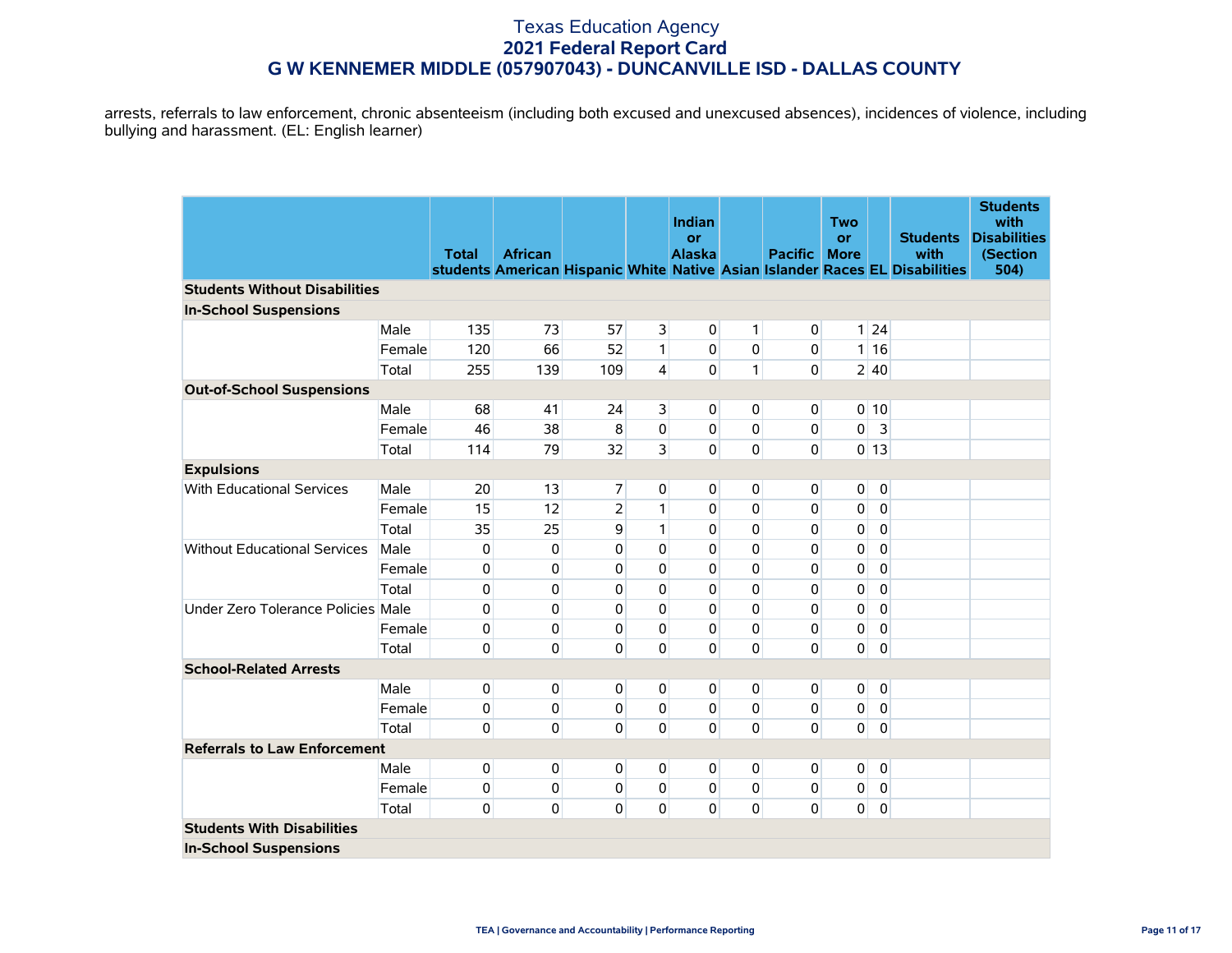|                                     |        | <b>Total</b> | <b>African</b> |                |                | Indian<br>or<br><b>Alaska</b> |             | <b>Pacific</b> | <b>Two</b><br><b>or</b><br><b>More</b> |                  | <b>Students</b><br>with<br>students American Hispanic White Native Asian Islander Races EL Disabilities | <b>Students</b><br>with<br><b>Disabilities</b><br>(Section<br>504) |
|-------------------------------------|--------|--------------|----------------|----------------|----------------|-------------------------------|-------------|----------------|----------------------------------------|------------------|---------------------------------------------------------------------------------------------------------|--------------------------------------------------------------------|
|                                     | Male   | 10           | 6              | 3              | $\overline{0}$ | 0                             | 0           | 0              | $\mathbf{1}$                           | $\mathbf{1}$     |                                                                                                         | 1                                                                  |
|                                     | Female | 10           | $\overline{7}$ | $\overline{2}$ | $\mathbf{1}$   | $\overline{0}$                | $\Omega$    | $\mathbf 0$    | 0                                      | $\mathbf{1}$     |                                                                                                         | $\pmb{0}$                                                          |
|                                     | Total  | 20           | 13             | 5              | $\mathbf{1}$   | $\Omega$                      | $\mathbf 0$ | $\mathbf 0$    | $\mathbf{1}$                           | $\overline{2}$   |                                                                                                         | 1                                                                  |
| <b>Out-of-School Suspensions</b>    |        |              |                |                |                |                               |             |                |                                        |                  |                                                                                                         |                                                                    |
|                                     | Male   | 7            | 5              | 1 <sup>1</sup> | $\Omega$       | $\overline{0}$                | 0           | 0              | $\mathbf{1}$                           | $\overline{0}$   |                                                                                                         | 1                                                                  |
|                                     | Female | 3            | $\mathbf{1}$   | $\overline{2}$ | $\Omega$       | $\Omega$                      | 0           | 0              | 0                                      | $\mathbf{1}$     |                                                                                                         | 0                                                                  |
|                                     | Total  | 10           | 6              | $\overline{3}$ | $\Omega$       | $\Omega$                      | $\Omega$    | $\Omega$       | $\mathbf{1}$                           | $\mathbf{1}$     |                                                                                                         | 1                                                                  |
| <b>Expulsions</b>                   |        |              |                |                |                |                               |             |                |                                        |                  |                                                                                                         |                                                                    |
| With Educational Services           | Male   | $\mathbf 0$  | $\mathbf{0}$   | $\mathbf{0}$   | $\overline{0}$ | $\overline{0}$                | 0           | 0              | $\overline{0}$                         | $\overline{0}$   |                                                                                                         | 1                                                                  |
|                                     | Female | $\mathbf 0$  | $\mathbf{0}$   | $\Omega$       | $\mathbf{0}$   | $\mathbf{0}$                  | $\mathbf 0$ | $\Omega$       | 0                                      | $\mathbf 0$      |                                                                                                         | 0                                                                  |
|                                     | Total  | $\mathbf 0$  | 0              | $\Omega$       | $\Omega$       | $\Omega$                      | $\Omega$    | 0              | 0                                      | $\mathbf 0$      |                                                                                                         | 1                                                                  |
| <b>Without Educational Services</b> | Male   | 0            | 0              | 0              | $\Omega$       | $\mathbf{0}$                  | 0           | 0              | 0                                      | $\overline{0}$   |                                                                                                         | 0                                                                  |
|                                     | Female | 0            | 0              | 0              | $\mathbf 0$    | 0                             | 0           | 0              | 0                                      | $\mathbf 0$      |                                                                                                         | 0                                                                  |
|                                     | Total  | 0            | 0              | 0              | $\mathbf 0$    | 0                             | $\mathbf 0$ | 0              | 0                                      | $\mathbf 0$      |                                                                                                         | 0                                                                  |
| Under Zero Tolerance Policies Male  |        | 0            | $\mathbf{0}$   | $\Omega$       | $\mathbf{0}$   | $\mathbf 0$                   | $\mathbf 0$ | 0              | 0                                      | $\Omega$         |                                                                                                         | 0                                                                  |
|                                     | Female | $\mathbf 0$  | 0              | $\Omega$       | $\mathbf{0}$   | $\Omega$                      | $\mathbf 0$ | 0              | 0                                      | $\mathbf 0$      |                                                                                                         | 0                                                                  |
|                                     | Total  | $\mathbf 0$  | 0              | $\Omega$       | $\Omega$       | $\Omega$                      | $\mathbf 0$ | $\Omega$       | 0                                      | $\mathbf 0$      |                                                                                                         | 0                                                                  |
| <b>School-Related Arrests</b>       |        |              |                |                |                |                               |             |                |                                        |                  |                                                                                                         |                                                                    |
|                                     | Male   | 0            | 0              | 0              | $\overline{0}$ | $\overline{0}$                | $\mathbf 0$ | 0              | 0                                      | $\overline{0}$   |                                                                                                         | 0                                                                  |
|                                     | Female | 0            | $\mathbf{0}$   | $\Omega$       | $\Omega$       | $\Omega$                      | $\Omega$    | $\mathbf 0$    | 0                                      | $\overline{0}$   |                                                                                                         | 0                                                                  |
|                                     | Total  | $\Omega$     | $\mathbf{0}$   | $\Omega$       | $\Omega$       | $\Omega$                      | $\mathbf 0$ | $\Omega$       | $\overline{0}$                         | $\mathbf 0$      |                                                                                                         | 0                                                                  |
| <b>Referrals to Law Enforcement</b> |        |              |                |                |                |                               |             |                |                                        |                  |                                                                                                         |                                                                    |
|                                     | Male   | 0            | $\mathbf{0}$   | $\mathbf{0}$   | $\overline{0}$ | 0                             | 0           | 0              | 0                                      | $\overline{0}$   |                                                                                                         | 0                                                                  |
|                                     | Female | 0            | 0              | $\mathbf{0}$   | $\overline{0}$ | $\mathbf 0$                   | $\mathbf 0$ | 0              | 0                                      | $\mathbf 0$      |                                                                                                         | 0                                                                  |
|                                     | Total  | $\Omega$     | $\mathbf{0}$   | $\Omega$       | $\Omega$       | $\Omega$                      | $\Omega$    | $\Omega$       | $\overline{0}$                         | $\mathbf 0$      |                                                                                                         | 0                                                                  |
| <b>All Students</b>                 |        |              |                |                |                |                               |             |                |                                        |                  |                                                                                                         |                                                                    |
| <b>Chronic Absenteeism</b>          |        |              |                |                |                |                               |             |                |                                        |                  |                                                                                                         |                                                                    |
|                                     | Male   | 47           | 28             | 15             | $\overline{4}$ | -8                            | -8          | -8             | -8                                     | $\overline{7}$   | 7                                                                                                       | -8                                                                 |
|                                     | Female | 54           | 32             | 17             | $\overline{4}$ | $\mathbf{1}$                  | $-8$        | -8             | $-8$                                   | $6 \overline{6}$ | 5                                                                                                       | $-8$                                                               |
|                                     | Total  | 101          | 60             | 32             | 8              | $\mathbf{1}$                  | $-8$        | $-8$           |                                        | $-8$ 13          | 12                                                                                                      | $-8$                                                               |

|                                               | Total |
|-----------------------------------------------|-------|
| Incidents of Violence                         |       |
| Incidents of rape or attempted rape           |       |
| Incidents of sexual assault (other than rape) |       |
| Incidents of robbery with a weapon            |       |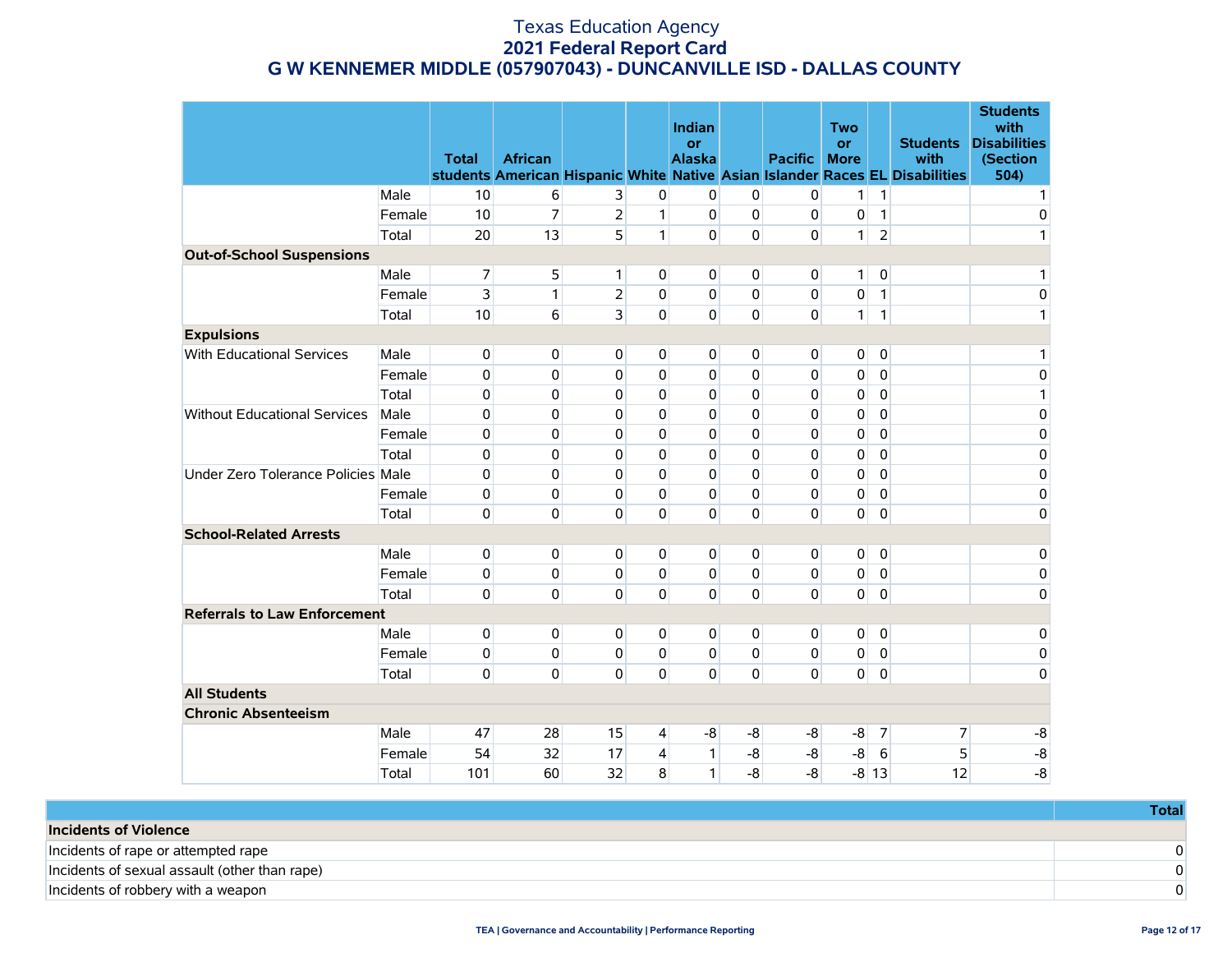|                                                                            | <b>Total</b> |
|----------------------------------------------------------------------------|--------------|
| Incidents of robbery with a firearm or explosive device                    |              |
| Incidents of robbery without a weapon                                      |              |
| Incidents of physical attack or fight with a weapon                        |              |
| Incidents of physical attack or fight with a firearm or explosive device   |              |
| Incidents of physical attack or fight without a weapon                     |              |
| Incidents of threats of physical attack with a weapon                      |              |
| Incidents of threats of physical attack with a firearm or explosive device |              |
| Incidents of threats of physical attack without a weapon                   |              |
| Incidents of possession of a firearm or explosive device                   |              |
| Allegations of Harassment or bullying                                      |              |
| On the basis of sex                                                        |              |
| On the basis of race                                                       |              |
| On the basis of disability                                                 |              |
| On the basis of sexual orientation                                         |              |
| On the basis of religion                                                   |              |

Part (viii)(II) This section provides information from the 2017-18 CRDC surveys, submitted by school districts to the Office for Civil Rights, on the number of students enrolled in preschool programs and accelerated coursework to earn postsecondary credit while still in high school.

|                                           |        | Total | <b>African</b> |      |       | <b>Indian</b><br>or<br><b>Alaska</b> |      | <b>Pacific</b> | <b>Two</b><br>or<br><b>More</b> |          | <b>Students</b><br>with<br>students American Hispanic White Native Asian Islander Races EL Disabilities |
|-------------------------------------------|--------|-------|----------------|------|-------|--------------------------------------|------|----------------|---------------------------------|----------|---------------------------------------------------------------------------------------------------------|
| <b>Preschool Programs</b>                 |        |       |                |      |       |                                      |      |                |                                 |          |                                                                                                         |
|                                           | Male   | -9    | -9             | -9   | $-9$  | -9                                   | -9   | -9             | $-9$                            | $-9$     | -9                                                                                                      |
|                                           | Female | -9    | -9             | $-9$ | $-9$  | -9                                   | -9   | -9             | -9                              | -9       | -9                                                                                                      |
|                                           | Total  | -9    | -9             | -9   | $-9'$ | -9                                   | -9   | -9             | $-9$                            | -9       | -9                                                                                                      |
| <b>Accelerated Coursework</b>             |        |       |                |      |       |                                      |      |                |                                 |          |                                                                                                         |
| <b>Advanced Placement Courses</b>         | Male   | -9    | -9             | $-9$ | $-9$  | $-9$                                 | $-9$ | $-9$           |                                 | $-9 - 9$ | -9                                                                                                      |
|                                           | Female | -9    | -9             | -9   | $-9$  | -9                                   | -9   | -9             | -9                              | -9       | -9                                                                                                      |
|                                           | Total  | -9    | -9             | -9   | $-9$  | -9                                   | -9   | -9             | -9                              | -9       | -9                                                                                                      |
| International Baccalaureate Courses       | Male   | -9    | -9             | -9   | -9    | -9                                   | -9   | -9             | -9                              | -9       | -9                                                                                                      |
|                                           | Female | -9    | -9             | $-9$ | $-9$  | -9                                   | $-9$ | -9             | -9                              | $-9$     | -9                                                                                                      |
|                                           | Total  | -9    | -9             | -9   | -9    | -9                                   | -9   | -9             | -9                              | -9       | -9                                                                                                      |
| Dual Enrollment/Dual Credit Programs Male |        | -9    | -9             | $-9$ | $-9$  | -9                                   | -9   | -9             | $-9$                            | -9       | -9                                                                                                      |
|                                           | Female | -9    | -9             | $-9$ | -9    | -9                                   | -9   | -9             | $-9$                            | -9       | -9                                                                                                      |
|                                           | Total  | $-9$  | $-9$           | $-9$ | $-Q$  | -9                                   | $-9$ | -9             | $-9$                            | $-9$     | -9                                                                                                      |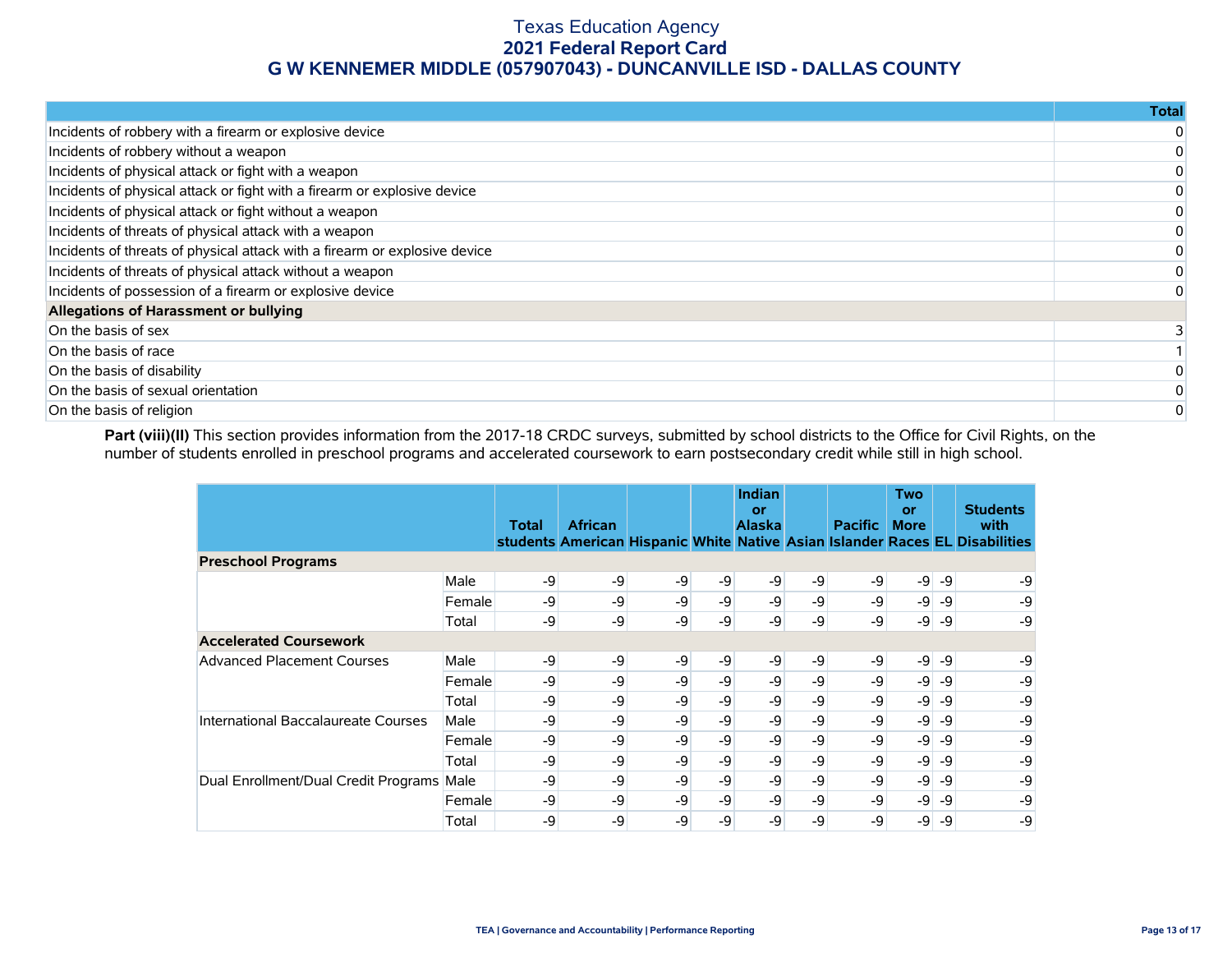- Indicates there are no data available in the group.
- -3 Indicates skip logic failure.
- -8 Indicates EDFacts missing data.
- -9 Indicates not applicable / skipped.
- -11 Indicates suppressed data.

Blank cell indicates the student group is not applicable to this report.

#### **Part (ix): Teacher Quality Data**

This section provides information on the professional qualifications of teachers, including information disaggregated by high- and low-poverty schools on the number and percentage of (I) inexperienced teacher, principals, and other school leaders; (II) teachers teaching with emergency or provisional credentials; and (III) teachers who are not teaching in the subject or field for which the teacher is certified or licensed.

|                                                                                                        | <b>All School</b>     |         |
|--------------------------------------------------------------------------------------------------------|-----------------------|---------|
|                                                                                                        | <b>Number Percent</b> |         |
| Inexperienced Teachers, Principals, and Other School Leaders                                           | 18.4                  | 25.6%   |
| Teachers Teaching with Emergency or Provisional Credentials                                            | 7.0                   | 10.3%   |
| Teacher Who Are Not Teaching in the Subject or Field for Which<br>the Teacher is Certified or Licensed | 5.4                   | $8.0\%$ |

- Indicates there are no data available in the group.

Blank cell indicates there are no data available in the group.

#### **Part (x): Per-pupil Expenditure**

This section provides information on the per-pupil expenditures of federal, state, and local funds, including actual personnel expenditures and actual non-personnel expenditures, disaggregated by source of funds, for each school district and campus for the 2020-21 fiscal year.

 *To be updated by June 30th, 2022.*

#### **Part (xi): STAAR Alternate 2 Participation**

This section provides information on the number and percentage of students with the most significant cognitive disabilities who take STAAR Alternate 2, by grade and subject for the 2020-21 school year.

|                    | <b>State</b><br><b>Number</b> | <b>State</b><br>Rate  <br><b>of</b> |    |       | <b>District District Campus Campus</b><br><b>Number Rate of Number</b><br>of ALT2 ALT2 of ALT2 ALT2 of ALT2 | Rate of<br>ALT <sub>2</sub> |
|--------------------|-------------------------------|-------------------------------------|----|-------|-------------------------------------------------------------------------------------------------------------|-----------------------------|
| Grade 3            |                               |                                     |    |       |                                                                                                             |                             |
| Reading            | 4,966                         | $1\%$                               | 17 | 2%    |                                                                                                             |                             |
| <b>Mathematics</b> | 4,961                         | 1%                                  | 17 | 2%    |                                                                                                             | $\overline{a}$              |
| Grade 4            |                               |                                     |    |       |                                                                                                             |                             |
| Reading            | 5.046                         | $1\%$                               | 10 | $1\%$ |                                                                                                             |                             |
| <b>Mathematics</b> | 5,040                         | 1%                                  | 10 | $1\%$ |                                                                                                             | $\overline{a}$              |
| Grade 5            |                               |                                     |    |       |                                                                                                             |                             |
| Reading            | 5,133                         | 1%                                  | 12 | 2%    |                                                                                                             | $\overline{a}$              |
| <b>Mathematics</b> | 5,138                         | $1\%$                               | 12 | 2%    |                                                                                                             | -                           |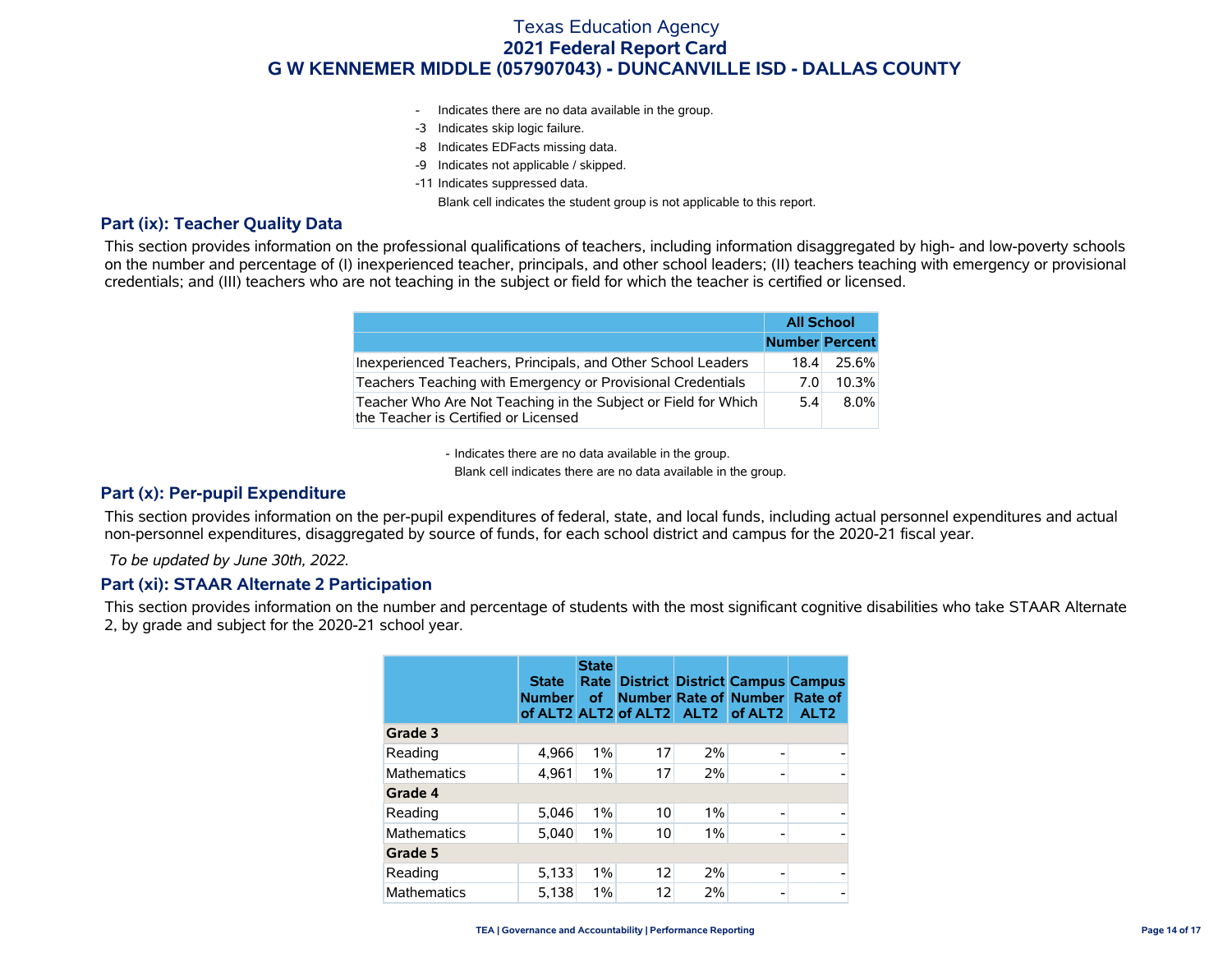|                      | <b>State</b><br><b>Number</b><br>of ALT2 ALT2 | <b>State</b><br>Rate<br>of | of ALT2 | ALT <sub>2</sub> | <b>District District Campus Campus</b><br><b>Number Rate of Number</b><br>of ALT <sub>2</sub> | Rate of<br>ALT <sub>2</sub> |
|----------------------|-----------------------------------------------|----------------------------|---------|------------------|-----------------------------------------------------------------------------------------------|-----------------------------|
| Science              | 5,130                                         | 1%                         | 12      | 2%               |                                                                                               |                             |
| Grade 6              |                                               |                            |         |                  |                                                                                               |                             |
| Reading              | 4,925                                         | 1%                         | 12      | 1%               | -                                                                                             |                             |
| <b>Mathematics</b>   | 4,923                                         | 1%                         | 12      | 1%               |                                                                                               |                             |
| Grade 7              |                                               |                            |         |                  |                                                                                               |                             |
| Reading              | 4,586                                         | $1\%$                      | 18      | 2%               | 10                                                                                            | 3%                          |
| <b>Mathematics</b>   | 4,581                                         | $1\%$                      | 18      | 3%               | 10                                                                                            | 4%                          |
| Grade 8              |                                               |                            |         |                  |                                                                                               |                             |
| Reading              | 4,513                                         | $1\%$                      | 15      | $1\%$            | $\ast$                                                                                        | $1\%$                       |
| <b>Mathematics</b>   | 4,507                                         | 1%                         | 15      | 2%               | $\ast$                                                                                        | $1\%$                       |
| Science              | 4,492                                         | $1\%$                      | 15      | 1%               | *                                                                                             | 1%                          |
| <b>End of Course</b> |                                               |                            |         |                  |                                                                                               |                             |
| English I            | 4,504                                         | $1\%$                      | 15      | $1\%$            | -                                                                                             |                             |
| English II           | 4,092                                         | 1%                         | 9       | 1%               | -                                                                                             |                             |
| Algebra I            | 4,514                                         | $1\%$                      | 15      | 1%               | -                                                                                             |                             |
| Biology              | 4,424                                         | 1%                         | 15      | 1%               | -                                                                                             |                             |
| <b>All Grades</b>    |                                               |                            |         |                  |                                                                                               |                             |
| All Subjects         | 85,481                                        | 1%                         | 249     | 1%               | 32                                                                                            | 2%                          |
| Reading              | 37,771                                        | 1%                         | 108     | 1%               | 14                                                                                            | 2%                          |
| <b>Mathematics</b>   | 33,664                                        | 1%                         | 99      | 2%               | 14                                                                                            | 2%                          |
| Science              | 14,046                                        | 1%                         | 42      | 1%               | $\ast$                                                                                        | 1%                          |

- Indicates there are no students in the group.

\* Indicates results are masked due to small numbers to protect student confidentiality.

#### **Part (xii): Statewide National Assessment of Educational Progress (NAEP)**

This section provides results on the state academic assessments in reading and mathematics in grades 4 and 8 of the 2019 National Assessment of Educational Progress, compared to the national average of such results.

|              | <b>State Level: 2019 Percentages at NAEP Achievement Levels</b> |                      |    |                                   |    |                                            |           |                                                   |           |           |  |  |  |
|--------------|-----------------------------------------------------------------|----------------------|----|-----------------------------------|----|--------------------------------------------|-----------|---------------------------------------------------|-----------|-----------|--|--|--|
|              |                                                                 |                      |    | %<br><b>Below</b><br><b>Basic</b> |    | %<br>At or<br><b>Above</b><br><b>Basic</b> |           | %<br>At or<br>Above<br><b>Proficient Advanced</b> |           | %<br>At   |  |  |  |
| <b>Grade</b> | <b>Subject</b>                                                  | <b>Student Group</b> |    |                                   |    | <b>TX US TX US</b>                         | <b>TX</b> | <b>US</b>                                         | <b>TX</b> | <b>US</b> |  |  |  |
|              | Grade 4 Reading                                                 | Overall              | 39 | 34                                | 61 | 66                                         | 30        | 35                                                | 7         | 9         |  |  |  |
|              |                                                                 | <b>Black</b>         | 52 | 52                                | 48 | 48                                         | 16        | 18                                                | 2         | 3         |  |  |  |
|              |                                                                 | Hispanic             | 48 | 45                                | 52 | 55                                         | 21        | 23                                                | 3         | 4         |  |  |  |
|              |                                                                 | White                | 22 | 23                                | 78 | 77                                         | 48        | 45                                                | 12        | 12        |  |  |  |
|              |                                                                 | American Indian      | ∗  | 50                                | ∗  | 50                                         | ∗         | 19                                                | $\ast$    | 3         |  |  |  |
|              |                                                                 | Asian                | 11 | 18                                | 89 | 82                                         | 65        | 57                                                | 25        | 22        |  |  |  |
|              |                                                                 | Pacific Islander     | ∗  | 42                                | ∗  | 58                                         | *         | 25                                                | $\ast$    | 4         |  |  |  |
|              |                                                                 | Two or More Races    | 26 | 28                                | 74 | 72                                         | 38        | 40                                                | 6         | 11        |  |  |  |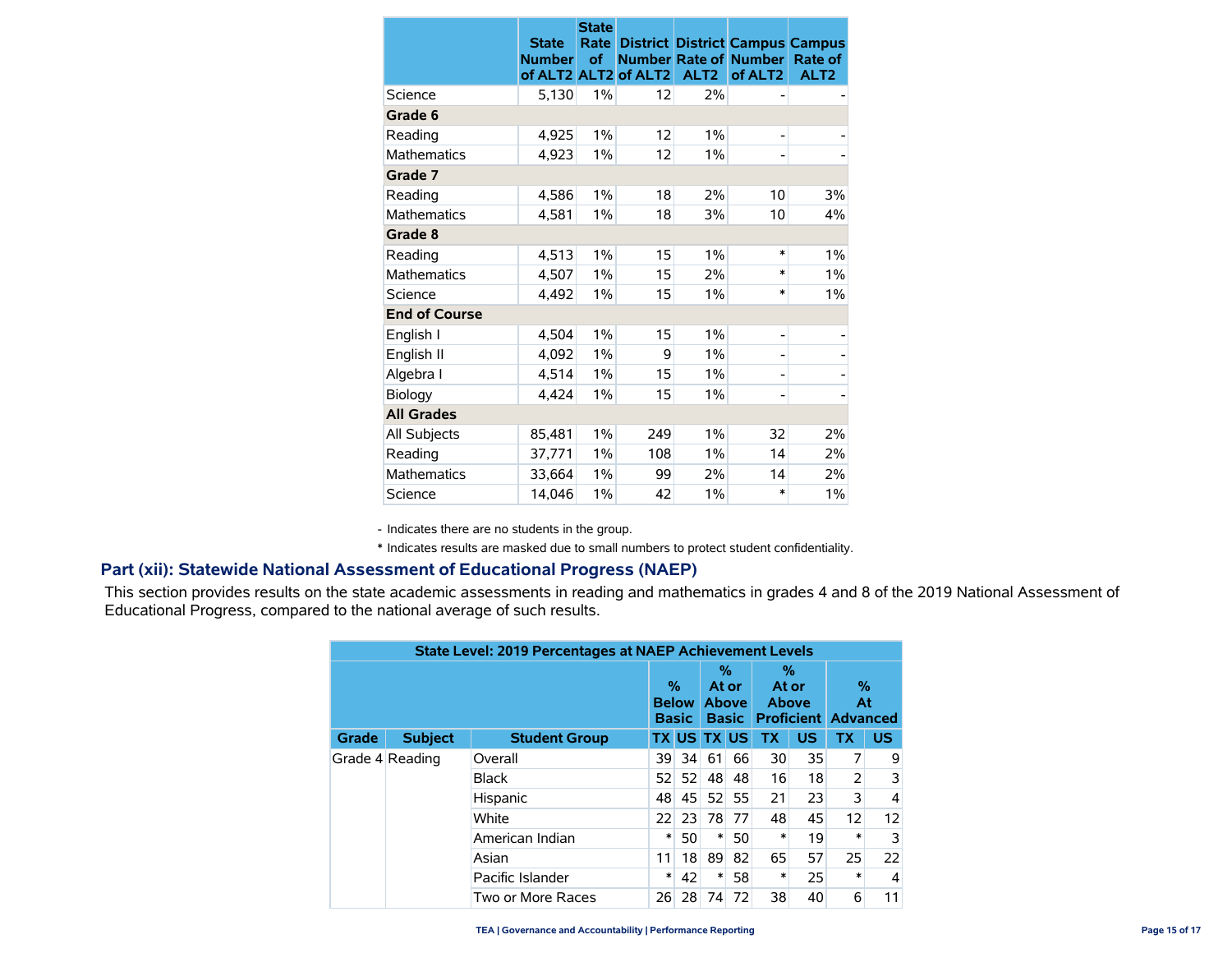|                 |                                                                  | <b>State Level: 2019 Percentages at NAEP Achievement Levels</b> |        |                                   |                    |                                   |                       |     |                                                                      |                |
|-----------------|------------------------------------------------------------------|-----------------------------------------------------------------|--------|-----------------------------------|--------------------|-----------------------------------|-----------------------|-----|----------------------------------------------------------------------|----------------|
|                 |                                                                  |                                                                 |        | %<br><b>Below</b><br><b>Basic</b> | At or              | ℅<br><b>Above</b><br><b>Basic</b> | At or<br><b>Above</b> | %   | %<br>At<br><b>Proficient Advanced</b>                                |                |
| Grade           | <b>Subject</b>                                                   | <b>Student Group</b>                                            |        |                                   | <b>TX US TX US</b> |                                   | <b>TX</b>             | US. | <b>TX</b>                                                            | <b>US</b>      |
|                 | Grade 4 Reading                                                  | Econ Disadv                                                     | 50     | 47                                | 50                 | 53                                | 19                    | 21  | 3                                                                    | 3              |
|                 |                                                                  | <b>Students with Disabilities</b>                               | 79     | 73                                | 21                 | 27                                | 8                     | 10  | 1                                                                    | $\overline{2}$ |
|                 |                                                                  | English Language Learners                                       | 61     | 65                                | 39                 | 35                                | 12                    | 10  | 2                                                                    | 1              |
|                 | Mathematics Overall                                              |                                                                 | 16     | 19                                | 84                 | 81                                | 44                    | 41  | 9                                                                    | 9              |
|                 |                                                                  | <b>Black</b>                                                    | 24     | 35                                | 76                 | 65                                | 32                    | 20  | 3                                                                    | $\overline{2}$ |
|                 |                                                                  | Hispanic                                                        |        | 27                                | 81                 | 73                                | 35                    | 28  | 4                                                                    | 3              |
|                 |                                                                  | White                                                           |        | 11                                | 92                 | 89                                | 59                    | 52  | 16                                                                   | 12             |
|                 |                                                                  | American Indian                                                 |        | 33                                | $\ast$             | 67                                | *                     | 24  | $\ast$                                                               | 4              |
|                 |                                                                  | Asian                                                           | 4      | 7                                 | 96                 | 93                                | 82                    | 69  | 45                                                                   | 28             |
|                 |                                                                  | Pacific Islander                                                | $\ast$ | 36                                | $\ast$             | 64                                | *                     | 28  | $\ast$                                                               | 6              |
|                 |                                                                  | Two or More Races                                               | 9      | 16                                | 91                 | 84                                | 51                    | 44  | 9                                                                    | 10             |
|                 |                                                                  | Econ Disadv                                                     |        | 29                                | 79                 | 71                                | 32                    | 26  | 3                                                                    | 3              |
|                 |                                                                  | <b>Students with Disabilities</b>                               | 55     | 54                                | 45                 | 46                                | 13                    | 14  | 1                                                                    | $\overline{2}$ |
|                 |                                                                  | English Language Learners                                       | 24     | 41                                | 76                 | 59                                | 29                    | 16  | $\overline{2}$                                                       | 1              |
| Grade 8 Reading |                                                                  | Overall                                                         | 33     | 27                                | 67                 | 73                                | 25                    | 34  | $\overline{2}$                                                       | $\overline{4}$ |
|                 |                                                                  | Black                                                           | 53     | 46                                | 47                 | 54                                | 41                    | 15  | n/a                                                                  | 1              |
|                 |                                                                  | Hispanic                                                        | 38     | 37                                | 62                 | 63                                | 19                    | 22  | 1                                                                    | $\overline{2}$ |
|                 |                                                                  | White                                                           | 20     | 18                                | 80                 | 82                                | 35                    | 42  | 3                                                                    | 5              |
|                 |                                                                  | American Indian                                                 |        | 41                                | $\ast$             | 59                                | *                     | 19  | *                                                                    | 1              |
|                 |                                                                  | Asian                                                           | 8      | 13                                | 92                 | 87                                | 59                    | 57  | 11                                                                   | 13             |
|                 |                                                                  | Pacific Islander                                                | $\ast$ | 37                                | $\ast$             | 63                                | *                     | 25  | *                                                                    | 2              |
|                 |                                                                  | Two or More Races                                               | 26     | 24                                | 74                 | 76                                | 25                    | 37  | 1                                                                    | 5              |
|                 |                                                                  | Econ Disadv                                                     | 43     | 40                                | 57                 | 60                                | 15                    | 20  | n/a                                                                  | 1              |
|                 |                                                                  | <b>Students with Disabilities</b>                               | 81     | 68                                | 19                 | 32                                | 3                     | 7   | n/a<br>4<br>n/a<br>7<br>2<br>3<br>13<br>*<br>36<br>$\ast$<br>11<br>2 | n/a            |
|                 | $\ast$<br>English Language Learners<br>66<br>Mathematics Overall | 72                                                              | 34     | 28                                | 4                  |                                   |                       | n/a |                                                                      |                |
|                 |                                                                  |                                                                 | 32     | 31                                | 68                 | 69                                | 30                    | 34  |                                                                      | 10             |
|                 |                                                                  | <b>Black</b>                                                    | 48     | 53                                | 52                 | 47                                | 16                    | 14  |                                                                      | 2              |
|                 |                                                                  | Hispanic                                                        | 37     | 43                                | 63                 | 57                                | 21                    | 20  |                                                                      | 4              |
|                 |                                                                  | White                                                           | 20     | 20                                | 80                 | 80                                | 44                    | 44  |                                                                      | 13             |
|                 |                                                                  | American Indian                                                 | *      | 49                                | ∗                  | 51                                | *                     | 15  |                                                                      | 3              |
|                 |                                                                  | Asian                                                           | 10     | 12                                | 90                 | 88                                | 71                    | 64  |                                                                      | 33             |
|                 |                                                                  | Pacific Islander                                                | $\ast$ | 45                                | $\ast$             | 55                                | $\ast$                | 21  |                                                                      | 4              |
|                 |                                                                  | Two or More Races                                               | 25     | 27                                | 75                 | 73                                | 41                    | 38  |                                                                      | 12             |
|                 |                                                                  | Econ Disadv                                                     | 41     | 46                                | 59                 | 54                                | 19                    | 18  |                                                                      | 3              |
|                 |                                                                  | Students with Disabilities                                      | 73     | 73                                | 27                 | 27                                | 5                     | 6   | 1                                                                    | $\overline{2}$ |
|                 |                                                                  | English Language Learners                                       |        | 60 72                             | 40                 | 28                                | 8                     | 5   | 1                                                                    | $\mathbf{1}$   |

\* Indicates reporting standards not met.

n/a Indicates data reporting is not applicable for this group.